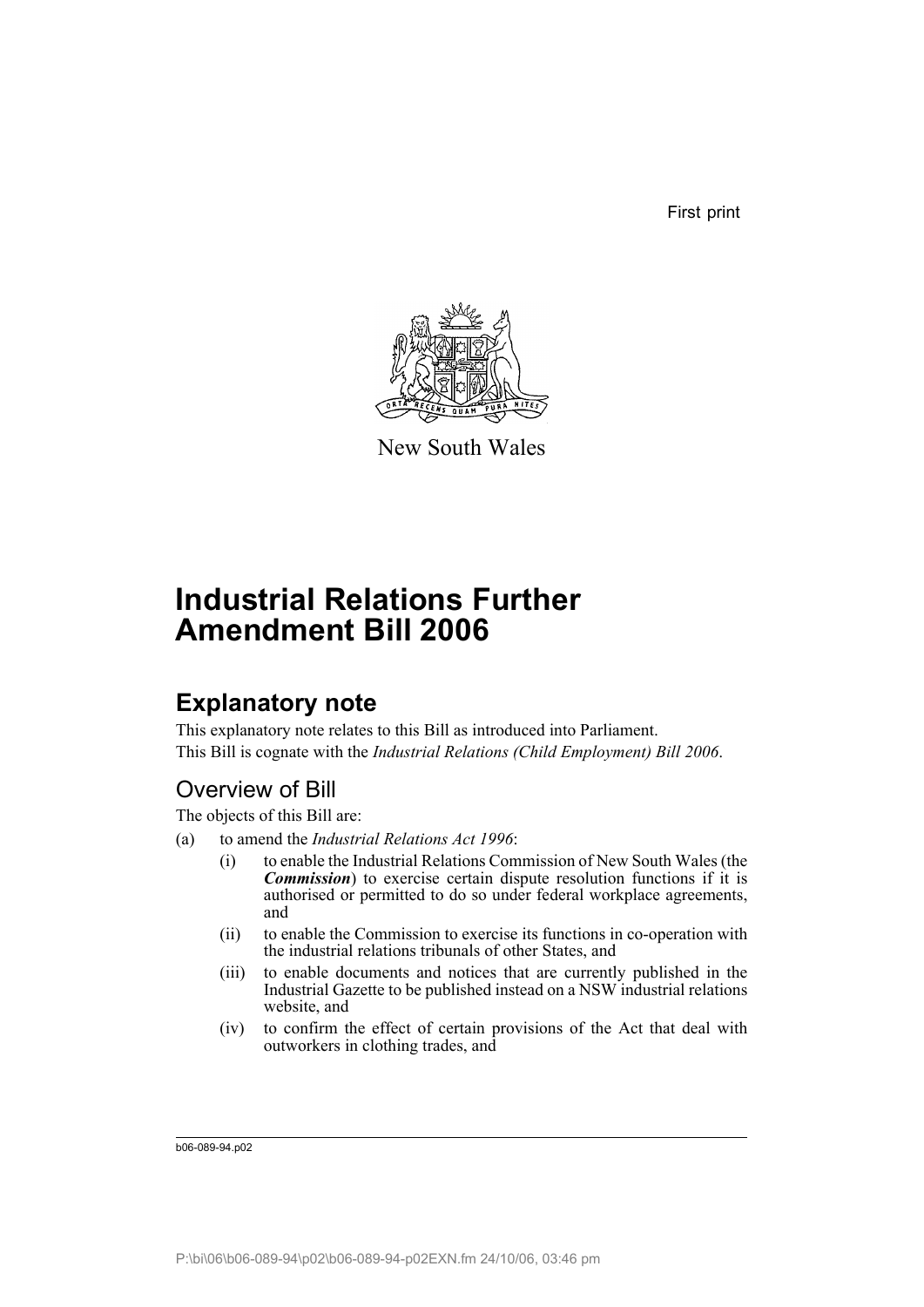Explanatory note

- (v) to make it an offence for certain persons (in addition to subcontractors) to give a false written statement to principal contractors for the purposes of section 127 of the Act, and
- (b) to amend the *Occupational Health and Safety Act 2000* to enable certain employees who have been dismissed because of making a complaint about, or exercising certain functions in connection with, occupational health and safety matters to apply to the Industrial Court of New South Wales for reinstatement, and
- (c) to amend the *Workers Compensation Act 1987* to relocate the provisions of Part 7 (Protection of injured employees) of Chapter 2 of the *Industrial Relations Act 1996* in the former Act, and
- (d) to make consequential amendments to the *Employment Protection Act 1982* and the *Industrial Relations Commission Rules 1996*.

# Outline of provisions

**Clause 1** sets out the name (also called the short title) of the proposed Act.

**Clause 2** provides for the commencement of the proposed Act on a day or days to be appointed by proclamation.

**Clause 3** is a formal provision that gives effect to the amendments to the *Industrial Relations Act 1996* set out in Schedule 1.

**Clause 4** is a formal provision that gives effect to the amendments to the *Occupational Health and Safety Act 2000* set out in Schedule 2.

**Clause 5** is a formal provision that gives effect to the amendments to the *Workers Compensation Act 1987* set out in Schedule 3.

**Clause 6** is a formal provision that gives effect to the consequential amendments to the *Employment Protection Act 1982* and the *Industrial Relations Commission Rules 1996* set out in Schedule 4.

**Clause 7** provides for the repeal of the proposed Act after all the amendments made by the proposed Act have commenced. Once the amendments have commenced, the proposed Act will be spent and section 30 of the *Interpretation Act 1987* provides that the repeal of an amending Act does not affect the amendments made by that Act.

## **Schedule 1 Amendment of Industrial Relations Act 1996**

## **Dispute resolution functions under federal workplace agreements**

Section 353 of the *Workplace Relations Act 1996* of the Commonwealth (the *federal Act*) provides that a federal workplace agreement must include procedures for settling disputes about matters arising under the agreement between the employer and the employees whose employment will be subject to the agreement. The section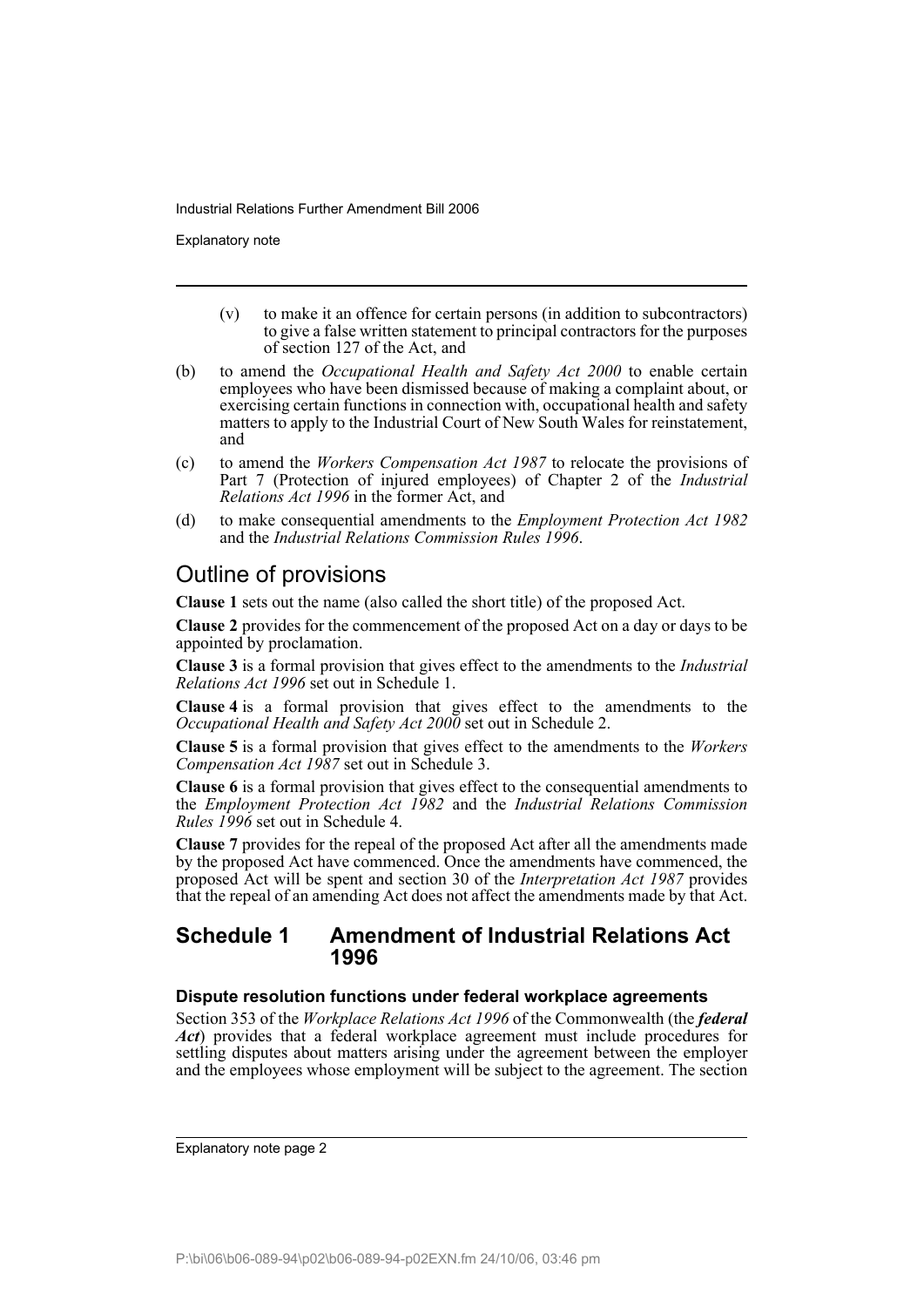Explanatory note

also provides that if the workplace agreement does not include such procedures, then the agreement is taken to include the model dispute resolution process set out in Part 13 of that Act.

**Schedule 1 [8]** inserts section 146B in the *Industrial Relations Act 1996* to enable the Commission to exercise any dispute resolution functions conferred on it by or under a federal workplace agreement. The functions that the Commission may exercise will be limited to what it is authorised or permitted to do under the workplace agreement concerned and the federal Act.

## **Co-operation between State industrial tribunals**

**Schedule 1 [9]** inserts a new Part 9A in Chapter 4 of the *Industrial Relations Act 1996* to facilitate co-operation between the Commission and the industrial tribunals of other States. The new Part contains the following provisions:

- (a) Proposed section 206A contains definitions for terms and expressions used in the new Part.
- (b) Proposed section 206B enables a member of the Commission to exercise functions of the Commission in joint proceedings with a member of an industrial relations tribunal of another State. The provision enables evidence to be given, and submissions to be made, jointly for the purposes of the proceedings before the Commission and the industrial tribunal of another State.
- (c) Proposed section 206C enables the Commission to exercise a function conferred on it by an industrial law of another State unless the regulations exclude the Commission from exercising that function.

### **NSW industrial relations website**

**Schedule 1 [10]** inserts a new Part 11 in Chapter 4 of the *Industrial Relations Act 1996* to enable matters to be published on a NSW industrial relations website instead of the Industrial Gazette. The new Part contains the following provisions:

- (a) Proposed section 208A provides that the *NSW industrial relations website* is the Internet website used for the time being by the Industrial Registrar to provide public access to information relating to New South Wales industrial relations matters.
- (b) Proposed section 208B provides for when a matter is published on the NSW industrial relations website. The date of publication will be whatever date is notified by the Industrial Registrar as the publication date. The provision also authorises the Industrial Registrar to publish a matter by other means if the matter cannot be published on the NSW industrial relations website for technical or other reasons.
- (c) Proposed section 208C enables the Industrial Registrar to issue certificates concerning certain matters about the NSW industrial relations website and publications on the website. These certificates are admissible as evidence in legal proceedings of the matters that they certify.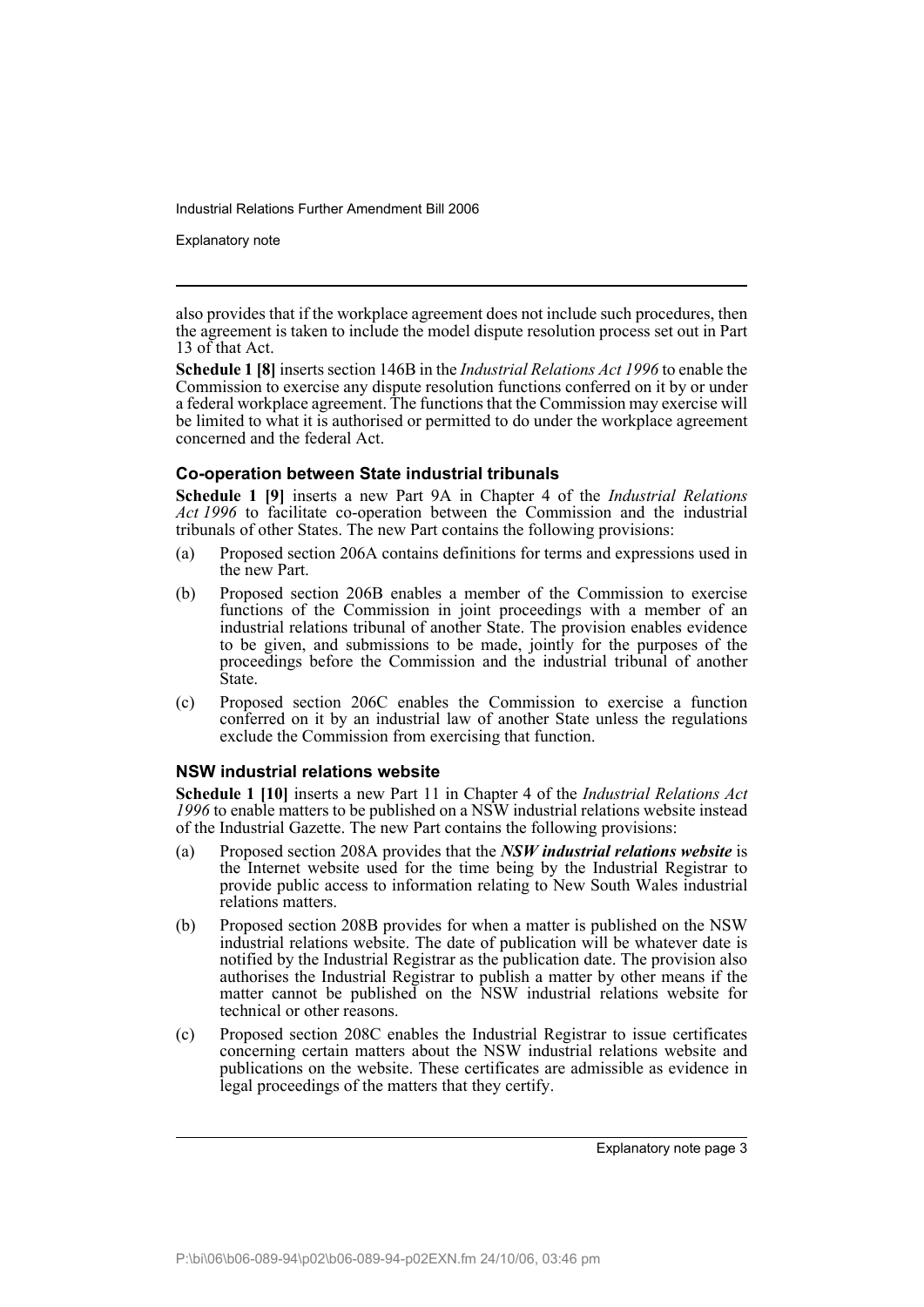Explanatory note

**Schedule 1 [2], [11], [12] and [15]** make consequential amendments to the *Industrial Relations Act 1996*.

### **Outworkers in clothing trades**

Part 11 of Chapter 2 of the *Industrial Relations Act 1996* provides that the conditions of employment set out in the *Clothing Trades (State) Award* made by the Commission and published in the Industrial Gazette on 19 October 2001, as amended and in force from time to time, apply by force of section 129B of that Part as the conditions of employment for outworkers in clothing trades employed by constitutional corporations.

**Schedule 1 [6]** amends section 129B of the *Industrial Relations Act 1996* to make it clear that the conditions of employment that are made applicable by force of that section include provisions of the award relating to:

- (a) the giving out of work, and
- (b) the making or keeping of records in connection with the giving out of work, and
- (c) the disclosure of information about the giving out of work, and
- (d) the registration of persons for the purpose of giving out work.

**Schedule 1 [7]** amends section 129C of the *Industrial Relations Act 1996* to make it clear that section 406 (Awards and other industrial instruments provide minimum entitlements) has effect in relation to the conditions of employment made applicable in relation to constitutional corporations by Part 11 of Chapter 2 of that Act.

**Schedule 1 [5]** omits the definition of *outworker* in the clothing trades from section 129A because of the relocation of that definition to the Dictionary by Schedule 1 [15].

**Schedule 1 [1]** amends section 6 of the *Industrial Relations Act 1996* to make it clear that an example of an *industrial matter* for the purposes of that Act includes the mode, terms and conditions under which work is given out, whether directly or indirectly, to be performed by outworkers in the clothing trades.

### **False statements given under section 127**

Section 127 of the *Industrial Relations Act 1996* provides that a principal contractor is liable for the payment of any remuneration of the employees of a subcontractor that has not been paid for work done in connection with a contract for work during any period of the contract unless the principal contractor has a written statement given by the subcontractor under the section for that period of the contract.

Section 127 (8) makes it an offence for a subcontractor to give a principal contractor a written statement knowing it to be false. The maximum penalty for the offence is 100 penalty units (currently, \$11,000).

**Schedule 1 [4]** replaces section 127 (8) with a new provision that makes it an offence for a person to give a principal contractor a written statement if:

(a) the person is the subcontractor, or

Explanatory note page 4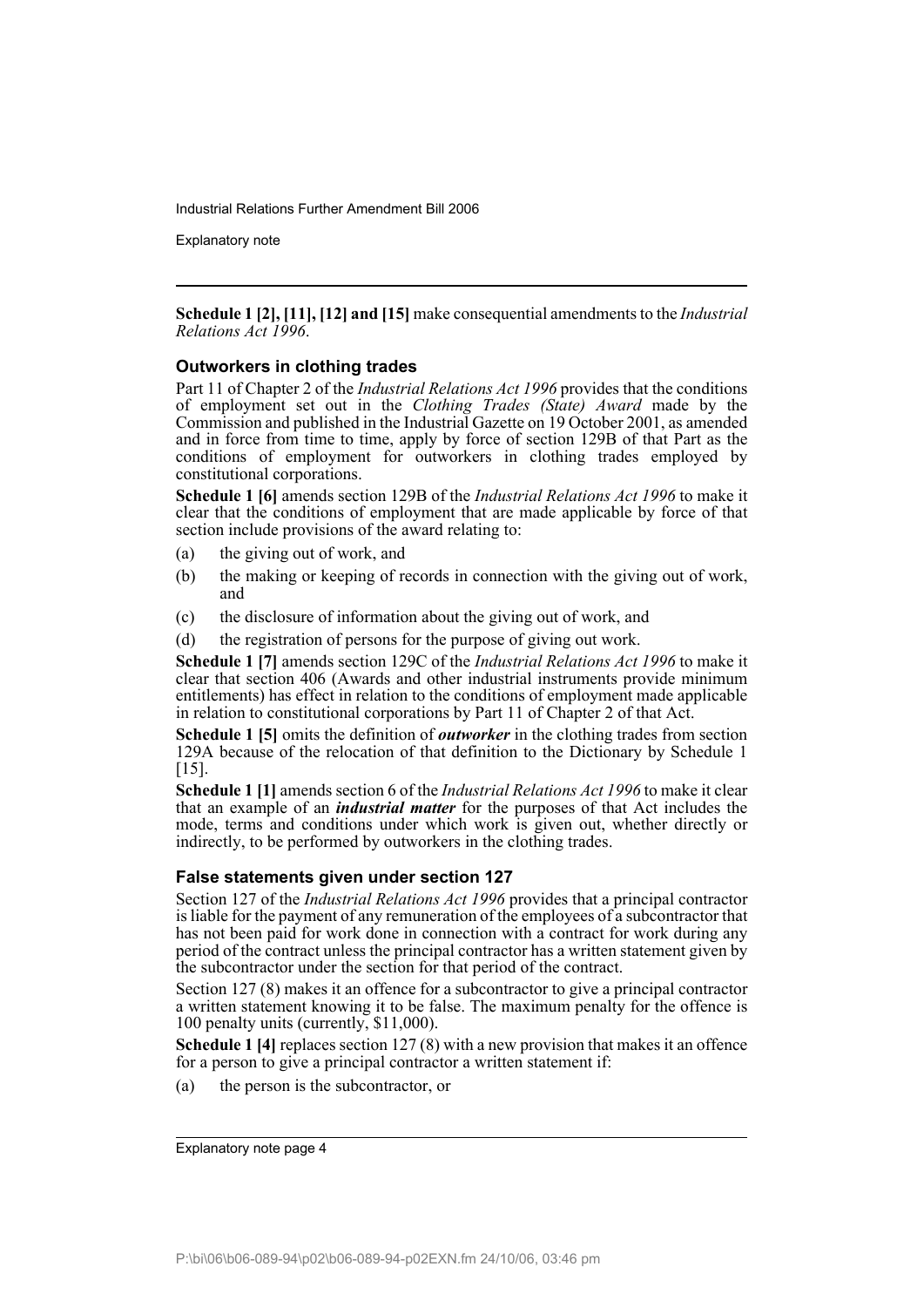Explanatory note

- (b) the person is authorised by the subcontractor to give the statement on behalf of the subcontractor, or
- (c) the person holds out or represents that the person is authorised by the subcontractor to give the statement on behalf of the subcontractor.

The maximum penalty for the offence will continue to be 100 penalty units.

## **Relocation of provisions for protection of injured employees from dismissal**

**Schedule 1 [3]** omits Part 7 of Chapter 2 of the *Industrial Relations Act 1996* relating to the protection of injured employees from dismissal. The provisions are to be relocated to the *Workers Compensation Act 1987* by amendments made by Schedule 3 to the proposed Act.

## **Savings and transitional provisions**

**Schedule 1 [13]** amends clause 2 of Schedule 4 to the *Industrial Relations Act 1996* to enable the Governor to make regulations of a savings or transitional nature consequent on the enactment of the proposed Act.

**Schedule 1 [14]** inserts a clause 31C in Schedule 4 to the *Industrial Relations Act 1996* to provide that any matter that was duly published in the Industrial Gazette before the commencement of the amendments relating to the NSW industrial relations website continue to be duly published for the purposes of the amended provisions.

# **Schedule 2 Amendment of Occupational Health and Safety Act 2000**

Section 23 of the *Occupational Health and Safety Act 2000* makes it an offence for an employer to dismiss an employee, injure an employee in his or her employment or alter an employee's position to his or her detriment because the employee:

- (a) makes a complaint about a workplace matter that the employee considers is not safe or is a risk to health, or
- (b) is a member of an OHS committee or an OHS representative, or
- (c) exercises any functions conferred on the employee under Division 2 of Part 2 of that Act (which deals with certain employer consultation duties in relation to occupational health and safety).

**Schedule 2 [2]** inserts a new section 23A in the *Occupational Health and Safety Act 2000* to enable employees who have been dismissed in contravention of section 23 of that Act to apply to the Industrial Court of New South Wales for reinstatement. **Schedule 2 [1]** makes a consequential amendment to section 23 of that Act.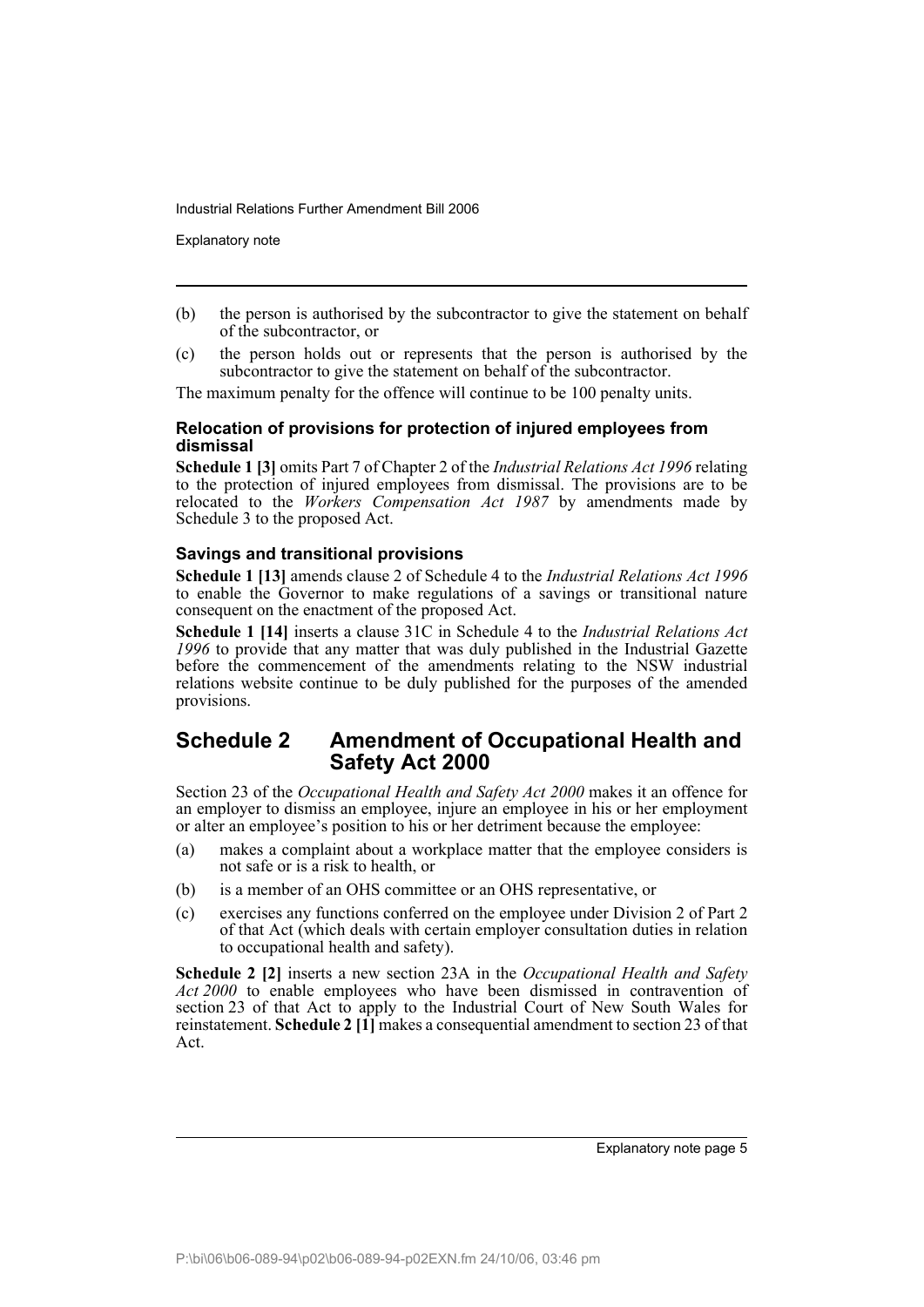Explanatory note

**Schedule 2 [3]** amends clause 1 of Schedule 3 to the *Occupational Health and Safety Act 2000* to enable the Governor to make regulations of a savings or transitional nature consequent on the amendment of that Act by the proposed Act.

## **Schedule 3 Amendment of Workers Compensation Act 1987**

Part 7 of Chapter 2 of the *Industrial Relations Act 1996* currently makes provision with respect to the protection of injured employees from dismissal. That Part, among other things, enables an employee who is dismissed because he or she is not fit for employment as a result of an injury to apply, in the first instance, to the employer to be reinstated and then, if the employer does not reinstate the employee, to the Commission for a reinstatement order.

**Schedule 3 [1]** amends the *Workers Compensation Act 1987* so as to relocate these provisions in a new Part 8 of that Act. The relocated provisions are in substantially the same terms as the provisions of Part 7 of Chapter 2 of the *Industrial Relations Act 1996*.

Certain minor modifications have been made to the relocated provisions to ensure that they have the same operation despite their relocation. For instance, the term *employee* has been replaced with *worker* for consistency with the language of the *Workers Compensation Act 1987*. Also, proposed section 250 in the new Part incorporates into the Part by reference certain enforcement provisions in the *Industrial Relations Act 1996* that are applicable to the current provisions.

The relocated provisions (in particular, proposed section 248 (2)) have also been modified to take into account the effect on industrial instruments (both State and federal) of the amendments made by the *Workplace Relations Amendment (Work Choices) Act 2005* of the Commonwealth.

**Schedule 3 [2]** inserts a new Part in Schedule 6 to the *Workers Compensation Act 1987* that contains savings and transitional provisions consequent on the enactment of the proposed Act. In particular, it provides that the new Part 8 applies to workers who are dismissed on or after its commencement while the existing provisions in the *Industrial Relations Act 1996* will continue to apply to employees who were dismissed before that commencement.

**Schedule 3 [3]** amends clause 1 of Part 20 of Schedule 6 to the *Workers Compensation Act 1987* to enable the Governor to make regulations of a savings or transitional nature consequent on the relocation of provisions by the proposed Act.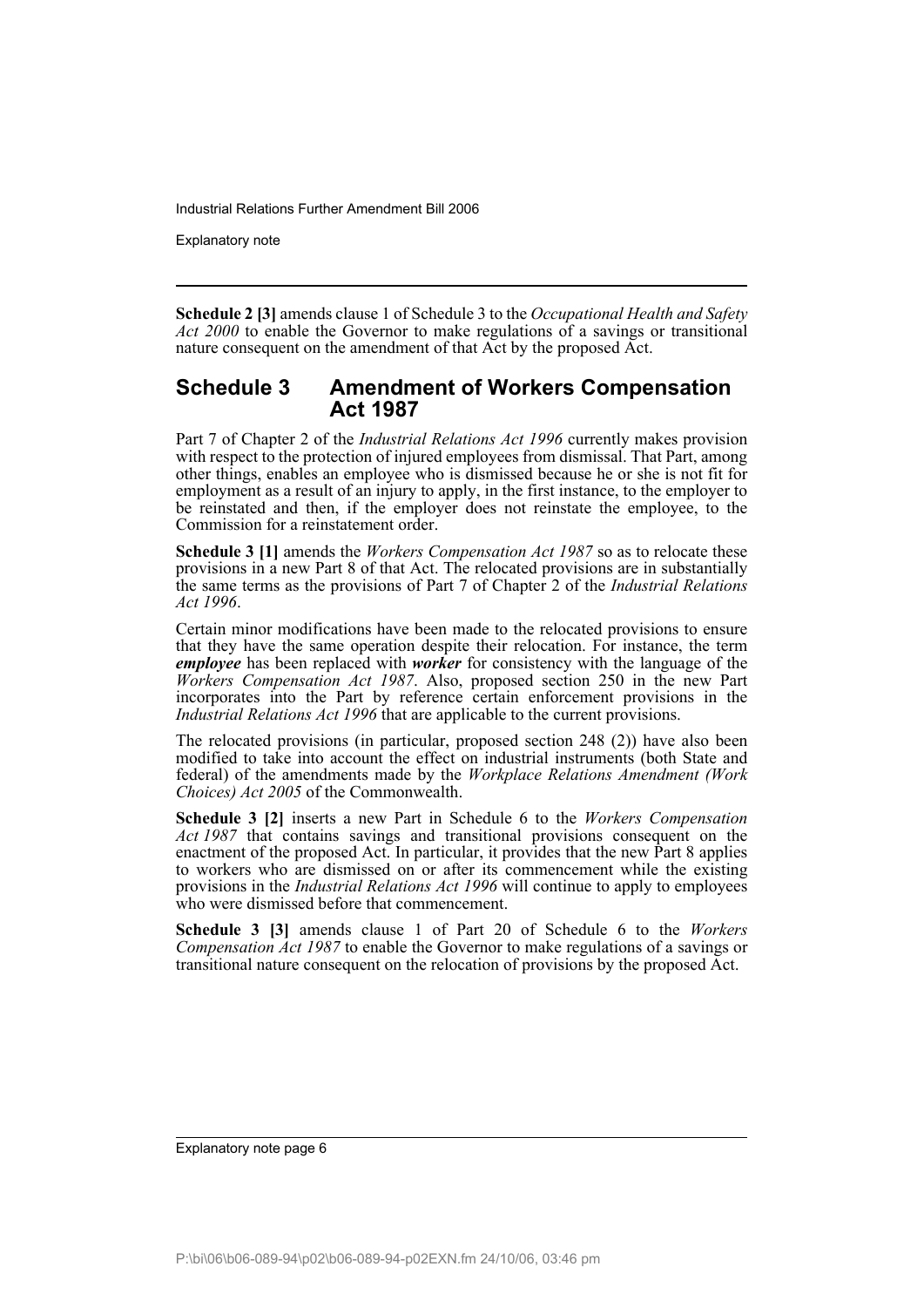Explanatory note

# **Schedule 4 Consequential amendment of other legislation**

**Schedule 4** makes amendments to the *Employment Protection Act 1982* and the *Industrial Relations Commission Rules 1996* that are consequential on the establishment of the NSW industrial relations website as the principal mechanism for the publication of information relating to industrial relations matters.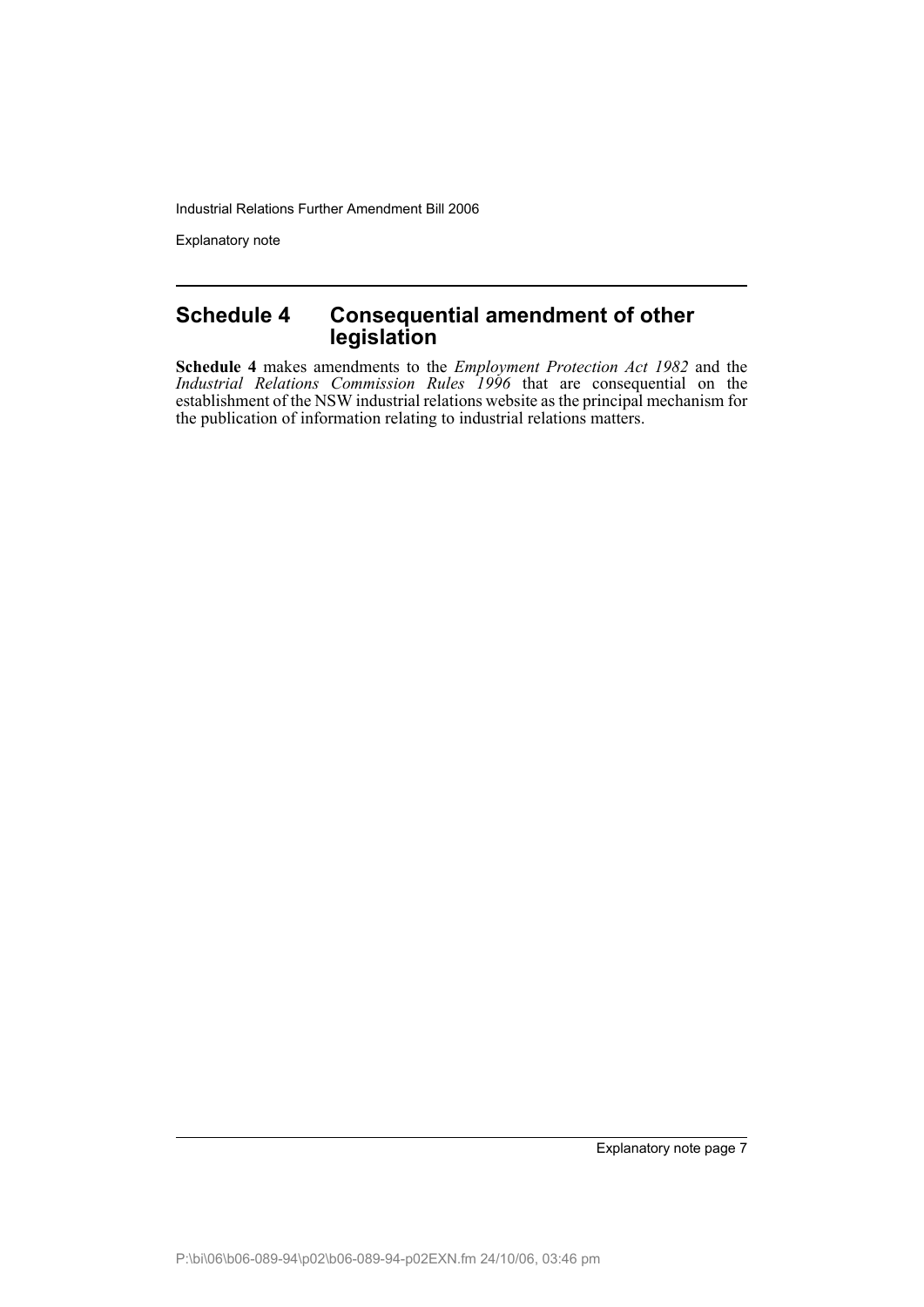Explanatory note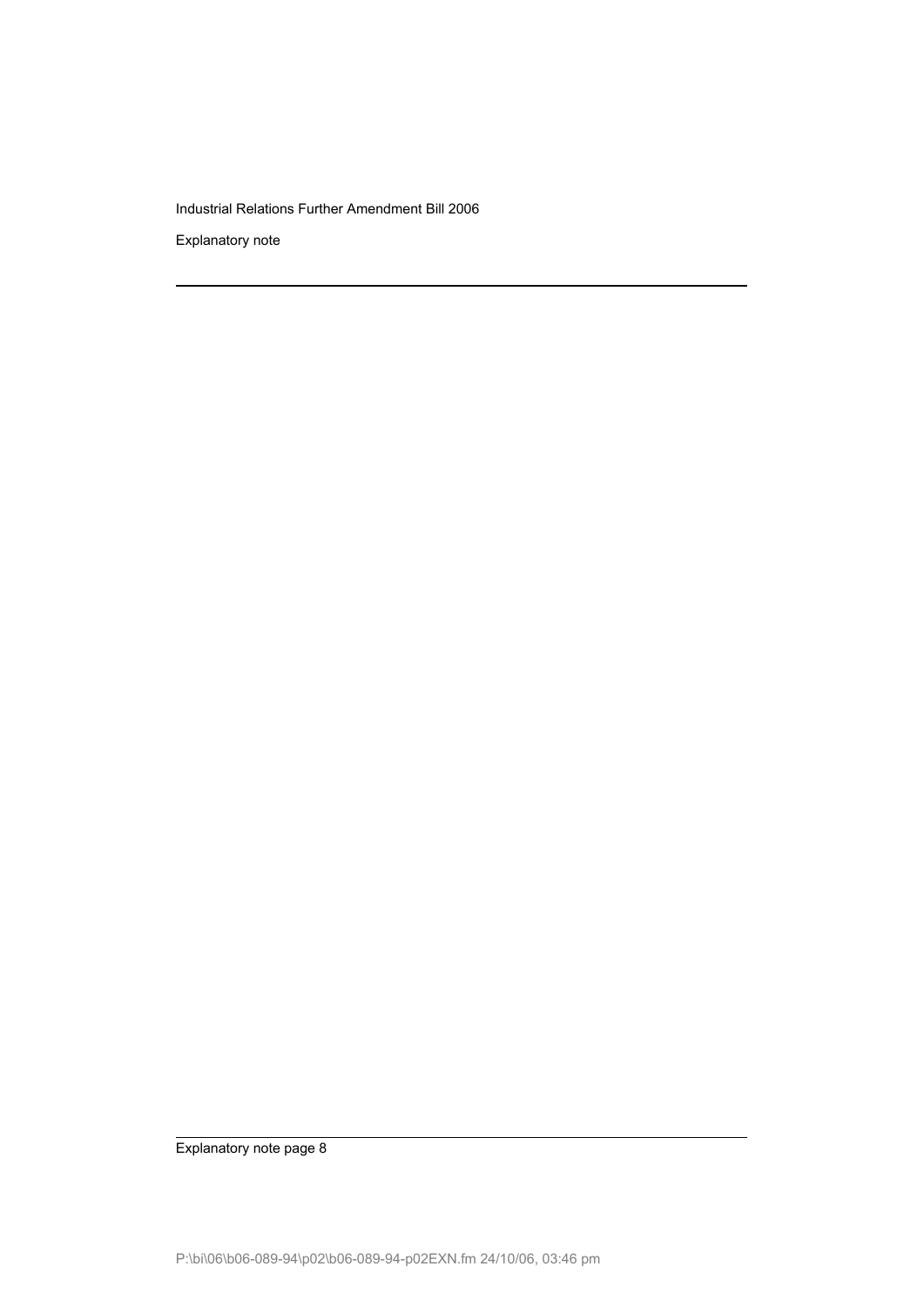First print



New South Wales

# **Industrial Relations Further Amendment Bill 2006**

# **Contents**

|            |                                                               | Page |
|------------|---------------------------------------------------------------|------|
| 1          | Name of Act                                                   | 2    |
| 2          | Commencement                                                  | 2    |
| 3          | <b>Amendment of Industrial Relations</b><br>Act 1996 No 17    | 2    |
| 4          | Amendment of Occupational Health and Safety<br>Act 2000 No 40 | 2    |
| 5.         | Amendment of Workers Compensation<br>Act 1987 No 70           | 2    |
| 6          | Consequential amendment of other legislation                  | 2    |
| 7          | Repeal of Act                                                 | 2    |
| Schedule 1 | Amendment of Industrial Relations Act 1996                    | 3    |
| Schedule 2 | Amendment of Occupational Health and Safety<br>Act 2000       | 10   |
| Schedule 3 | Amendment of Workers Compensation<br>Act 1987                 | 12   |
| Schedule 4 | Consequential amendment of other legislation                  | 19   |
|            |                                                               |      |

b06-089-94.p02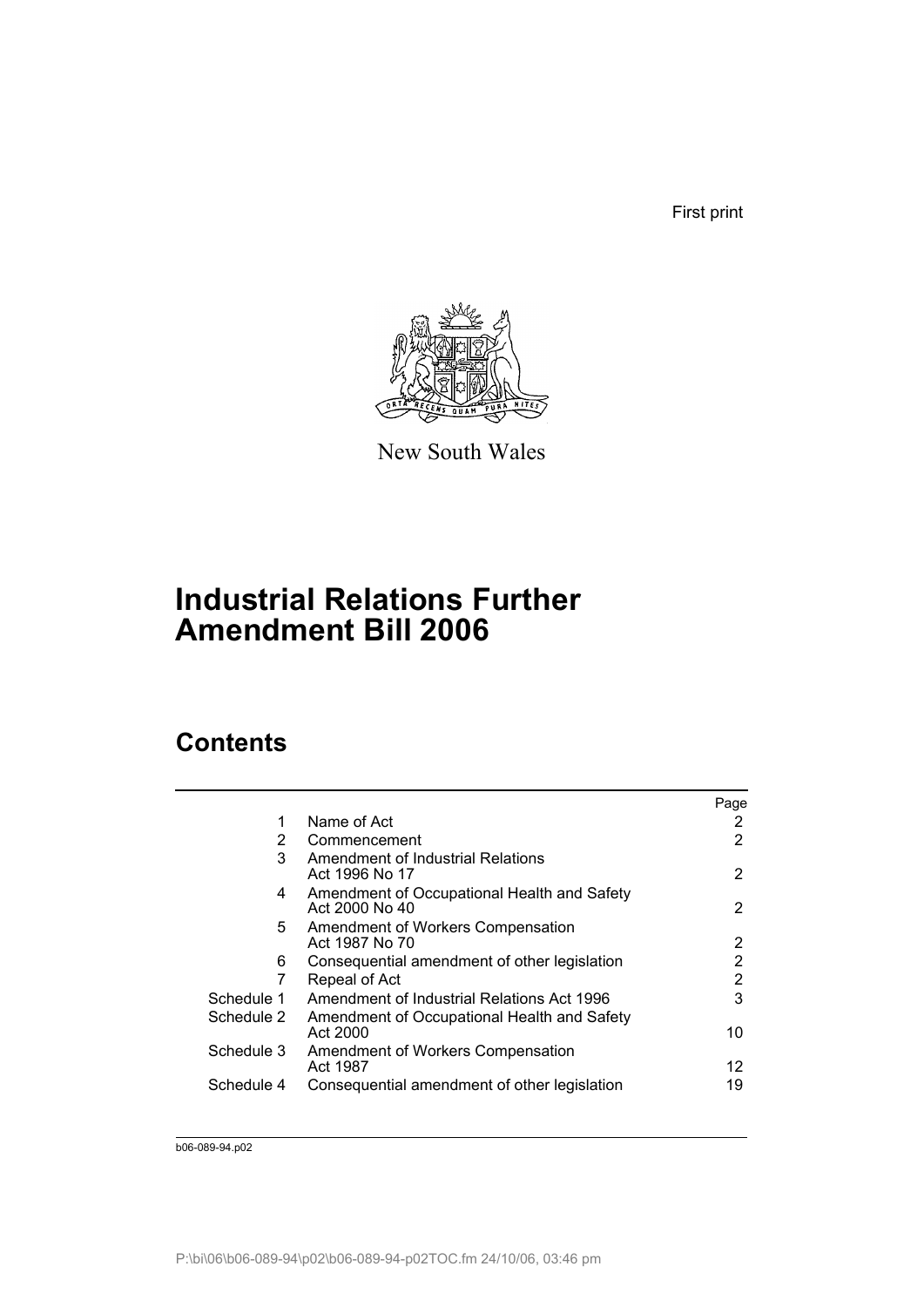**Contents** 

Page

Contents page 2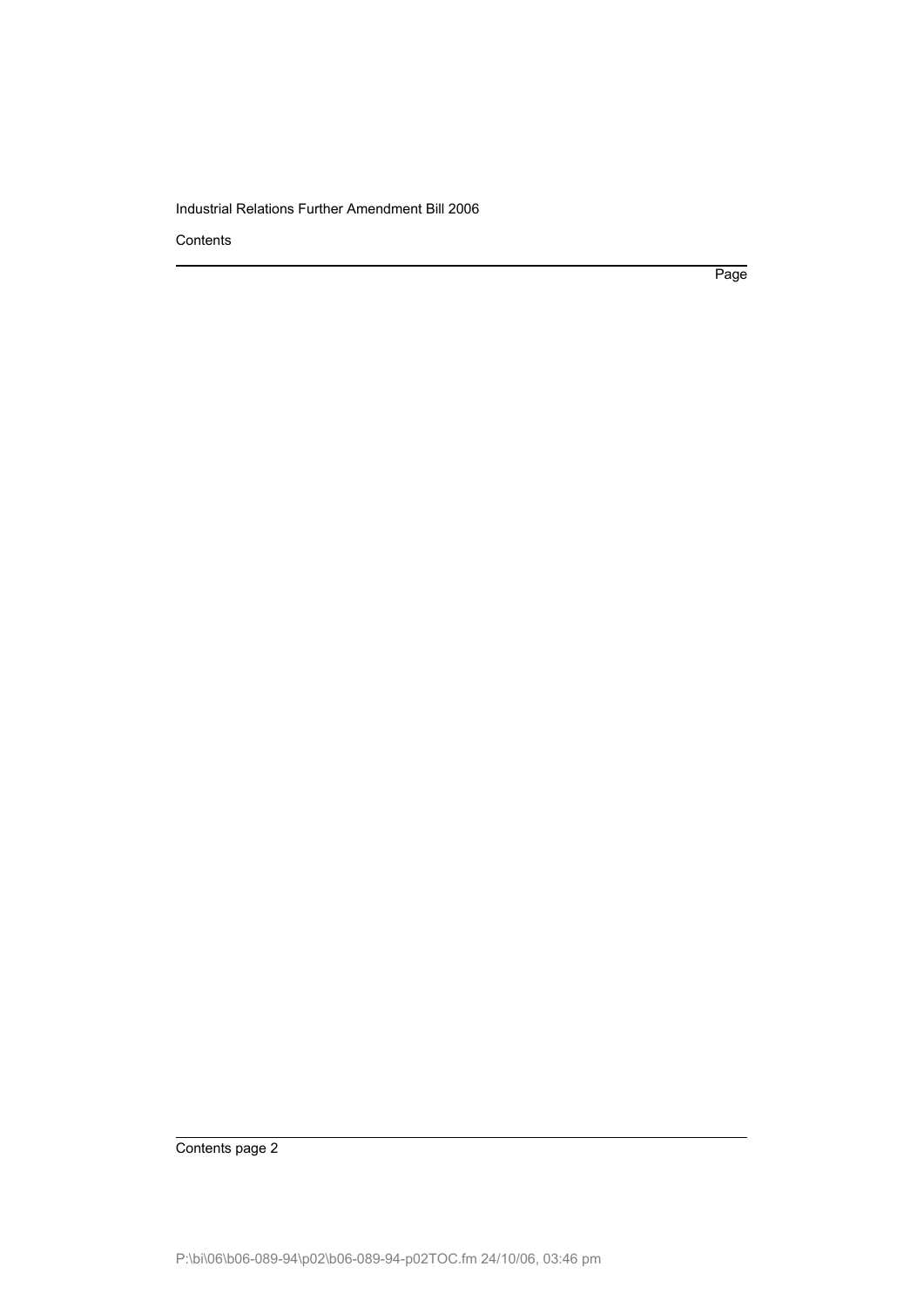

New South Wales

# **Industrial Relations Further Amendment Bill 2006**

No , 2006

# **A Bill for**

An Act to amend the *Industrial Relations Act 1996* with respect to dispute resolution by the Industrial Relations Commission, co-operation with industrial relations tribunals of other States, a NSW industrial relations website and outworkers in clothing trades; to amend the *Occupational Health and Safety Act 2000* and the *Workers Compensation Act 1987* with respect to the protection of workers from dismissal; and for other purposes.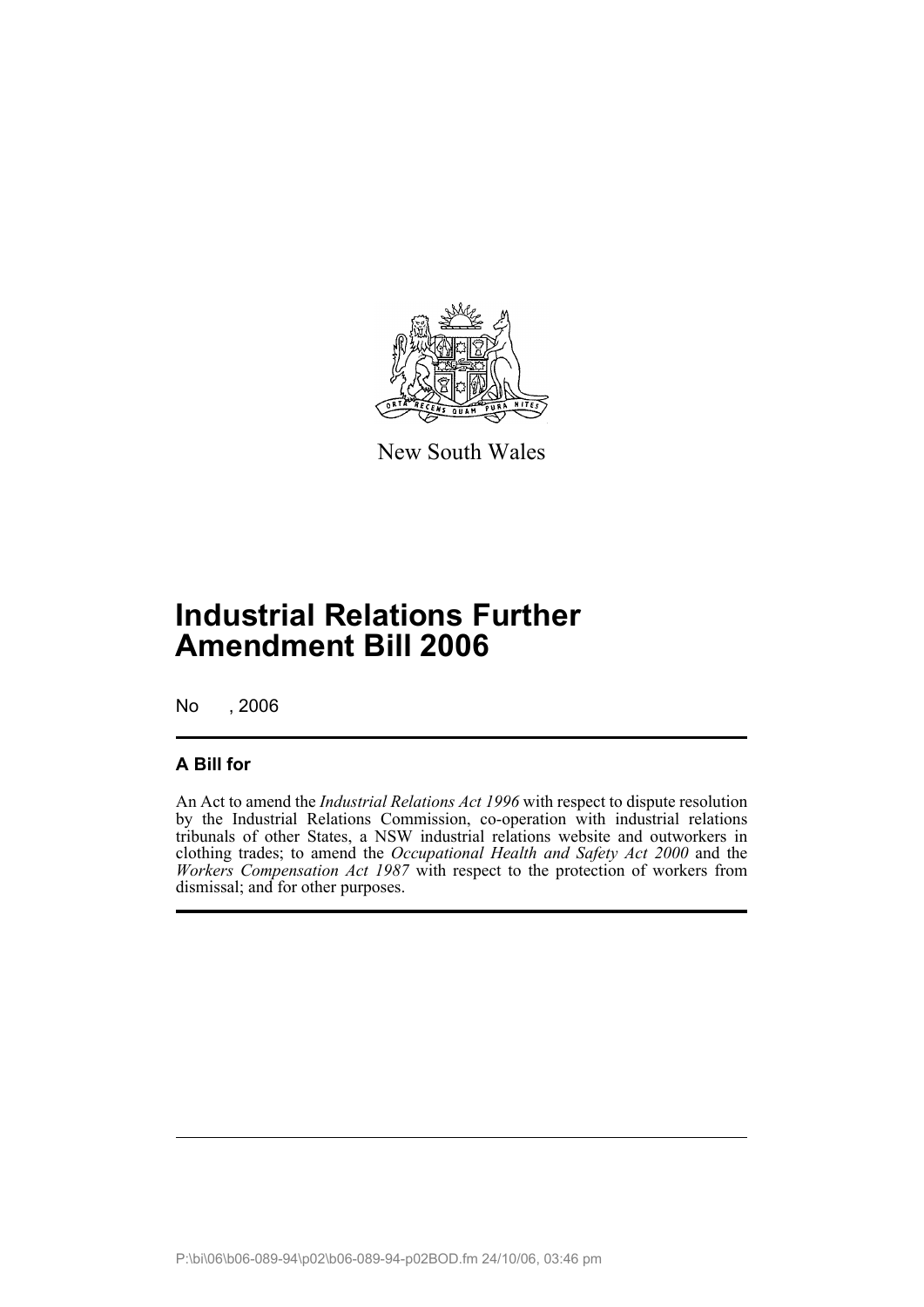<span id="page-11-6"></span><span id="page-11-5"></span><span id="page-11-4"></span><span id="page-11-3"></span><span id="page-11-2"></span><span id="page-11-1"></span><span id="page-11-0"></span>

|                | The Legislature of New South Wales enacts:                                                                                                                       | $\mathbf{1}$   |
|----------------|------------------------------------------------------------------------------------------------------------------------------------------------------------------|----------------|
| 1              | Name of Act                                                                                                                                                      | $\overline{2}$ |
|                | This Act is the <i>Industrial Relations Further Amendment Act 2006</i> .                                                                                         | 3              |
| $\mathbf{2}$   | Commencement                                                                                                                                                     | $\overline{4}$ |
|                | This Act commences on a day or days to be appointed by proclamation.                                                                                             | 5              |
| 3              | Amendment of Industrial Relations Act 1996 No 17                                                                                                                 | 6              |
|                | The <i>Industrial Relations Act 1996</i> is amended as set out in Schedule 1.                                                                                    | $\overline{7}$ |
| 4              | Amendment of Occupational Health and Safety Act 2000 No 40                                                                                                       | 8              |
|                | The <i>Occupational Health and Safety Act 2000</i> is amended as set out in<br>Schedule 2.                                                                       | 9<br>10        |
| 5              | Amendment of Workers Compensation Act 1987 No 70                                                                                                                 | 11             |
|                | The <i>Workers</i> Compensation Act 1987 is amended as set out in<br>Schedule 3.                                                                                 | 12<br>13       |
| 6              | <b>Consequential amendment of other legislation</b>                                                                                                              | 14             |
|                | The Act and Rules specified in Schedule 4 are amended as set out in that<br>Schedule.                                                                            | 15<br>16       |
| $\overline{7}$ | <b>Repeal of Act</b>                                                                                                                                             | 17             |
|                | This Act is repealed on the day following the day on which all of the<br>(1)<br>provisions of this Act have commenced.                                           | 18<br>19       |
|                | The repeal of this Act does not, because of the operation of section 30<br>(2)<br>of the <i>Interpretation Act 1987</i> , affect any amendment made by this Act. | 20<br>21       |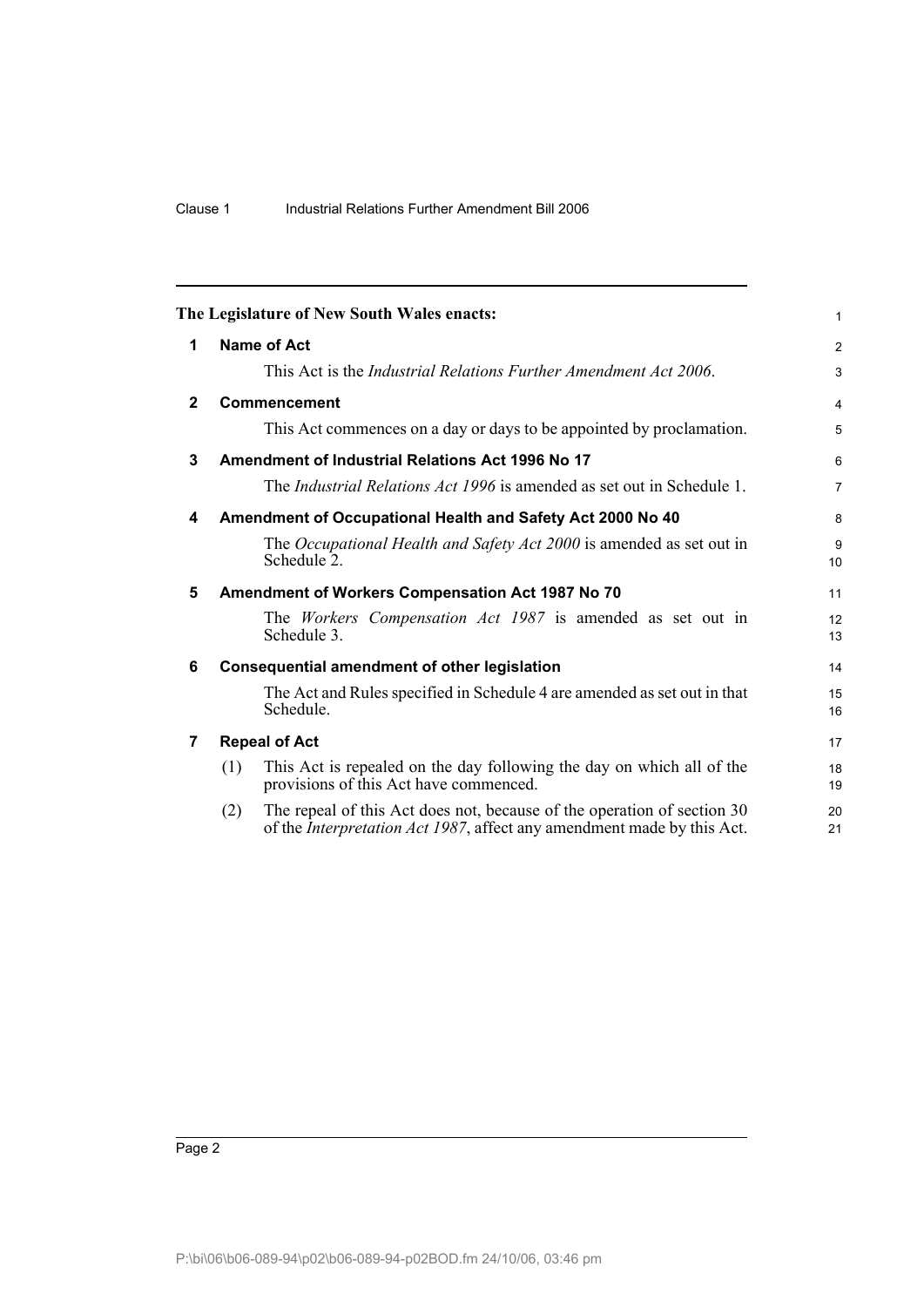Amendment of Industrial Relations Act 1996 Schedule 1

<span id="page-12-0"></span>

|     | <b>Schedule 1</b>                |     | <b>Amendment of Industrial Relations</b><br><b>Act 1996</b>                                                                                               | 1<br>$\overline{c}$ |
|-----|----------------------------------|-----|-----------------------------------------------------------------------------------------------------------------------------------------------------------|---------------------|
|     |                                  |     | (Section 3)                                                                                                                                               | 3                   |
| [1] |                                  |     | <b>Section 6 Definition of industrial matters</b>                                                                                                         | 4                   |
|     | Insert after section $6(2)(i)$ : |     |                                                                                                                                                           | 5                   |
|     |                                  | (k) | the mode, terms and conditions under which work is given<br>out, whether directly or indirectly, to be performed by<br>outworkers in the clothing trades. | 6<br>7<br>8         |
| [2] |                                  |     | Sections 13 (2), 15 (2), 33 (6), 45 (2), 114 (a), 314 (6), 318 (2) and 331 (2)<br>and clause 6 of Schedule 3                                              | 9<br>10             |
|     |                                  |     | Omit "in the Industrial Gazette" wherever occurring.                                                                                                      | 11                  |
|     |                                  |     | Insert instead "on the NSW industrial relations website".                                                                                                 | 12                  |
| [3] |                                  |     | <b>Chapter 2, Part 7 Protection of injured employees</b>                                                                                                  | 13                  |
|     | Omit the Part.                   |     |                                                                                                                                                           | 14                  |
| [4] |                                  |     | Section 127 Liability of principal contractor for remuneration payable to<br>employees of subcontractor                                                   | 15<br>16            |
|     |                                  |     | Omit section 127 (8). Insert instead:                                                                                                                     | 17                  |
|     | (8)                              |     | <b>False statement is offence</b>                                                                                                                         | 18                  |
|     |                                  |     | A person who gives the principal contractor a written statement<br>knowing it to be false is guilty of an offence if:                                     | 19<br>20            |
|     |                                  | (a) | the person is the subcontractor, or                                                                                                                       | 21                  |
|     |                                  | (b) | the person is authorised by the subcontractor to give the<br>statement on behalf of the subcontractor, or                                                 | 22<br>23            |
|     |                                  | (c) | the person holds out or represents that the person is<br>authorised by the subcontractor to give the statement on<br>behalf of the subcontractor.         | 24<br>25<br>26      |
|     |                                  |     | Maximum penalty: 100 penalty units.                                                                                                                       | 27                  |
| [5] | <b>Section 129A Definitions</b>  |     |                                                                                                                                                           | 28                  |
|     |                                  |     | Omit the definition of <i>outworker</i> in the clothing trades.                                                                                           | 29                  |
|     |                                  |     |                                                                                                                                                           |                     |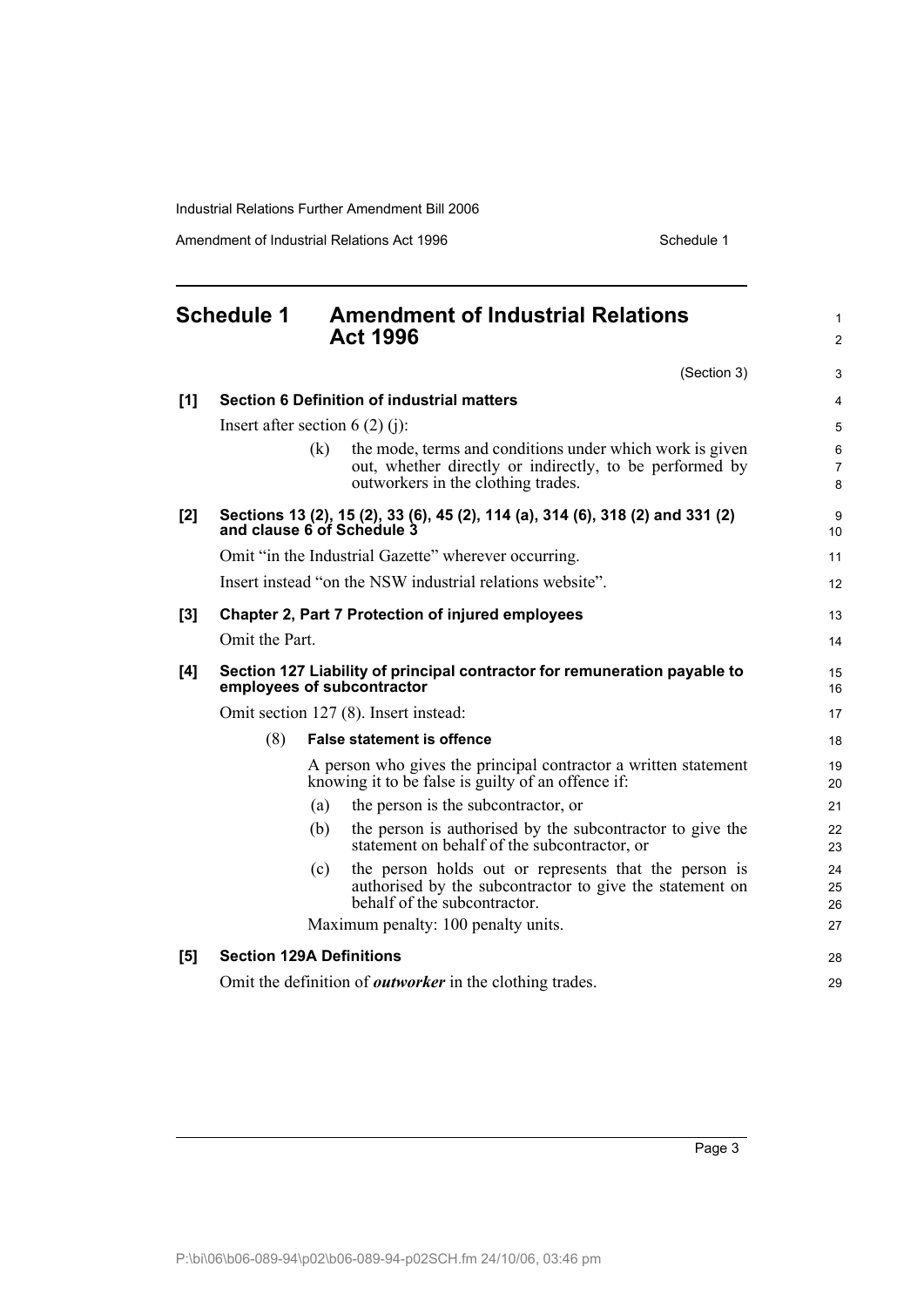| [6] |      | corporations        |     |                            | Section 129B Outworkers in clothing trades employed by constitutional                                                                                                                                                                                                                                                                                                                                                                                                                        | 1<br>2                                 |
|-----|------|---------------------|-----|----------------------------|----------------------------------------------------------------------------------------------------------------------------------------------------------------------------------------------------------------------------------------------------------------------------------------------------------------------------------------------------------------------------------------------------------------------------------------------------------------------------------------------|----------------------------------------|
|     |      |                     |     |                            | Omit section 129B (2). Insert instead:                                                                                                                                                                                                                                                                                                                                                                                                                                                       | 3                                      |
|     |      | (2)                 |     |                            | To avoid doubt, the conditions referred to in subsection $(1)$ $(b)$<br>include provisions of the award relating to:                                                                                                                                                                                                                                                                                                                                                                         | 4<br>5                                 |
|     |      |                     | (a) |                            | the giving out of work, and                                                                                                                                                                                                                                                                                                                                                                                                                                                                  | 6                                      |
|     |      |                     | (b) |                            | the making or keeping of records in connection with the<br>giving out of work, and                                                                                                                                                                                                                                                                                                                                                                                                           | 7<br>8                                 |
|     |      |                     | (c) | and                        | the disclosure of information about the giving out of work,                                                                                                                                                                                                                                                                                                                                                                                                                                  | 9<br>10                                |
|     |      |                     | (d) | work.                      | the registration of persons for the purpose of giving out                                                                                                                                                                                                                                                                                                                                                                                                                                    | 11<br>12                               |
| [7] |      |                     |     |                            | Section 129C Application of certain enforcement provisions                                                                                                                                                                                                                                                                                                                                                                                                                                   | 13                                     |
|     |      |                     |     |                            | Insert "or in section 406 (Awards and other industrial instruments provide<br>minimum entitlements)" after "Chapter 7".                                                                                                                                                                                                                                                                                                                                                                      | 14<br>15                               |
| [8] |      | <b>Section 146B</b> |     |                            |                                                                                                                                                                                                                                                                                                                                                                                                                                                                                              | 16                                     |
|     |      |                     |     | Insert after section 146A: |                                                                                                                                                                                                                                                                                                                                                                                                                                                                                              | 17                                     |
|     | 146B |                     |     |                            | Commission may exercise certain dispute resolution functions<br>under federal workplace agreements                                                                                                                                                                                                                                                                                                                                                                                           | 18<br>19                               |
|     |      | (1)                 |     |                            | A person may apply to the Commission to have a dispute<br>resolution process conducted by the Commission in relation to a<br>matter or matters in dispute if:                                                                                                                                                                                                                                                                                                                                | 20<br>21<br>22                         |
|     |      |                     | (a) |                            | the parties to the dispute are bound by a federal workplace<br>agreement, and                                                                                                                                                                                                                                                                                                                                                                                                                | 23<br>24                               |
|     |      |                     | (b) |                            | the Commission is authorised or permitted to conduct the<br>dispute resolution process:                                                                                                                                                                                                                                                                                                                                                                                                      | 25<br>26                               |
|     |      |                     |     | (i)                        | under dispute settlement procedures (within the<br>meaning of section 353 of the federal Act) set out in<br>the agreement, or                                                                                                                                                                                                                                                                                                                                                                | 27<br>28<br>29                         |
|     |      |                     |     | (ii)                       | if no such dispute settlement procedures are set out<br>in the agreement, under the federal model dispute<br>resolution process.                                                                                                                                                                                                                                                                                                                                                             | 30<br>31<br>32                         |
|     |      |                     |     |                            | Note. Section 353 of the federal Act provides that a federal workplace<br>agreement must include procedures for settling disputes about matters<br>arising under the agreement between the employer and the employees<br>whose employment will be subject to the agreement. The section also<br>provides that if the workplace agreement does not include such<br>procedures, then the agreement is taken to include the model dispute<br>resolution process set out in Part 13 of that Act. | 33<br>34<br>35<br>36<br>37<br>38<br>39 |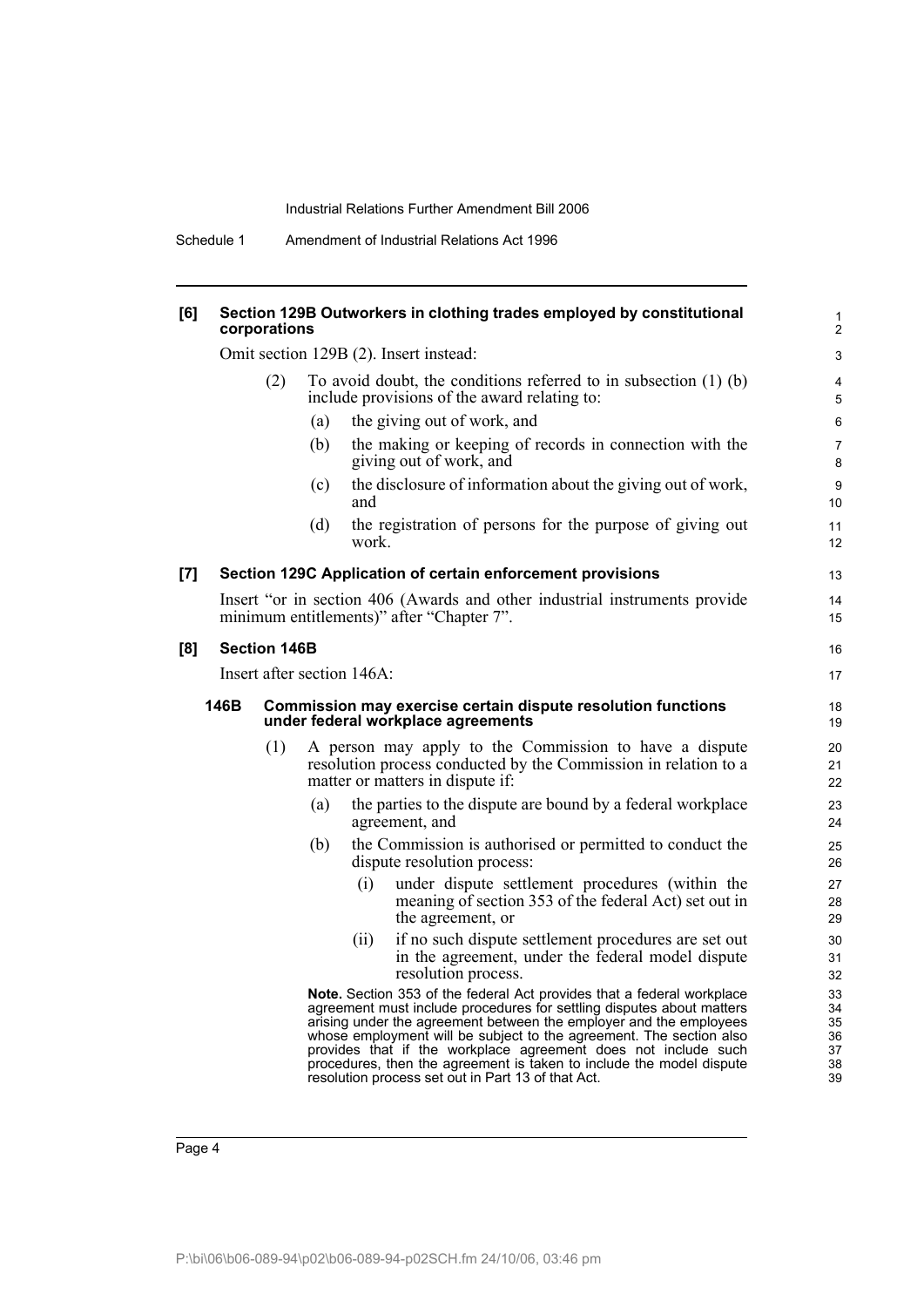Amendment of Industrial Relations Act 1996 Schedule 1

| (2) | On any such application, the Commission has and may exercise<br>such functions with respect to the resolution of the dispute as are<br>conferred or imposed on it by or under:                                                                                                                                                                                                  | 1<br>$\overline{2}$<br>3               |
|-----|---------------------------------------------------------------------------------------------------------------------------------------------------------------------------------------------------------------------------------------------------------------------------------------------------------------------------------------------------------------------------------|----------------------------------------|
|     | the federal workplace agreement concerned or federal<br>(a)<br>model dispute resolution process (as the case may be), and                                                                                                                                                                                                                                                       | 4<br>5                                 |
|     | the federal Act.<br>(b)                                                                                                                                                                                                                                                                                                                                                         | 6                                      |
| (3) | The Commission is to be constituted by a single member of the<br>Commission unless the federal workplace agreement concerned,<br>federal model dispute resolution process or federal Act (as the<br>case may be) requires otherwise.                                                                                                                                            | 7<br>8<br>9<br>10                      |
| (4) | Subject to subsection $(5)$ , the exercise of a function conferred or<br>imposed on the Commission as referred to in subsection $(2)$ is, for<br>the purposes of any other provision of this Act, taken not to have<br>been exercised under this Act.                                                                                                                           | 11<br>12<br>13<br>14                   |
| (5) | The regulations may make provision for or with respect to the<br>application of the provisions of this Act (with such modifications,<br>if any, as may be prescribed by the regulations) to the exercise of<br>functions conferred or imposed on the Commission as referred to<br>in subsection $(2)$ .                                                                         | 15<br>16<br>17<br>18<br>19             |
| (6) | The functions that the Commission is authorised or permitted to<br>exercise as referred to in this section are in addition to, and do not<br>derogate from, any other function of the Commission.                                                                                                                                                                               | 20<br>21<br>22                         |
| (7) | Nothing in this section:                                                                                                                                                                                                                                                                                                                                                        | 23                                     |
|     | makes any order, determination or other decision of the<br>(a)<br>Commission in respect of the dispute binding on the<br>parties to the dispute unless the federal workplace<br>agreement concerned, federal model dispute resolution<br>process or federal Act (as the case may be) operate to make<br>any such order, determination or decision binding on the<br>parties, or | 24<br>25<br>26<br>27<br>28<br>29<br>30 |
|     | limits the operation of section 146A.<br>(b)                                                                                                                                                                                                                                                                                                                                    | 31                                     |
| (8) | In this section:                                                                                                                                                                                                                                                                                                                                                                | 32                                     |
|     | <b>federal Act</b> means the <i>Workplace Relations Act 1996</i> of the<br>Commonwealth.                                                                                                                                                                                                                                                                                        | 33<br>34                               |
|     | federal model dispute resolution process means the model<br>dispute resolution process within the meaning of the federal Act.                                                                                                                                                                                                                                                   | 35<br>36                               |
|     | federal workplace agreement means a workplace agreement<br>within the meaning of the federal Act.                                                                                                                                                                                                                                                                               | 37<br>38                               |
|     | includes<br>addition,<br>modification<br>exception,<br>omission<br><sub>or</sub><br>substitution.                                                                                                                                                                                                                                                                               | 39<br>40                               |
|     |                                                                                                                                                                                                                                                                                                                                                                                 |                                        |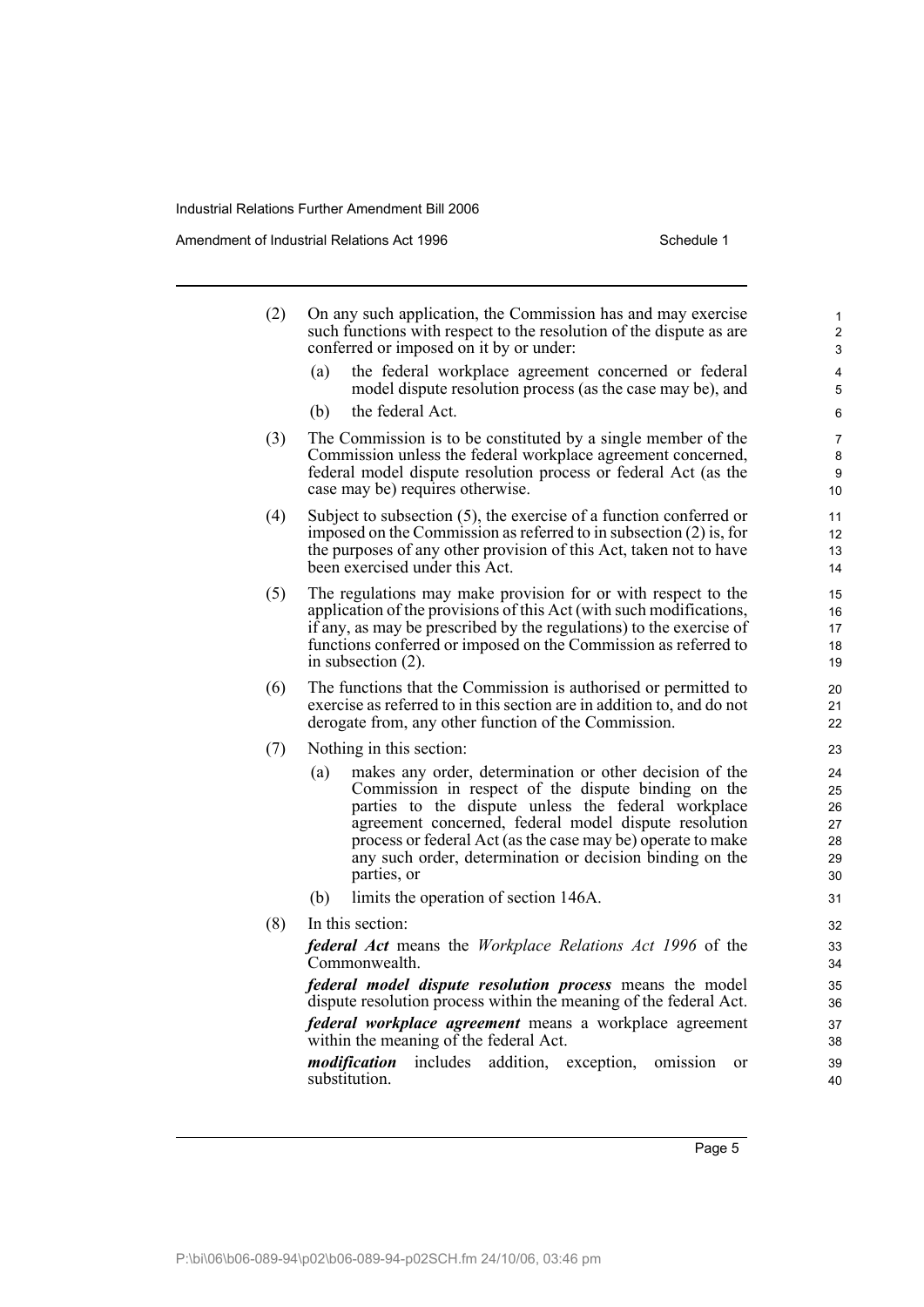Schedule 1 Amendment of Industrial Relations Act 1996

| [9] |                                                            |     | <b>Chapter 4, Part 9A</b>                                                                                                                                                                                                                                                                                                               | $\mathbf{1}$                     |  |  |
|-----|------------------------------------------------------------|-----|-----------------------------------------------------------------------------------------------------------------------------------------------------------------------------------------------------------------------------------------------------------------------------------------------------------------------------------------|----------------------------------|--|--|
|     |                                                            |     | Insert after Part 9:                                                                                                                                                                                                                                                                                                                    | 2                                |  |  |
|     | Part 9A Co-operation between State industrial<br>tribunals |     |                                                                                                                                                                                                                                                                                                                                         |                                  |  |  |
|     | 206A                                                       |     | <b>Definitions</b>                                                                                                                                                                                                                                                                                                                      | 5                                |  |  |
|     |                                                            |     | In this Part:                                                                                                                                                                                                                                                                                                                           | 6                                |  |  |
|     |                                                            |     | <i>industrial law</i> of another State means:                                                                                                                                                                                                                                                                                           | $\overline{7}$                   |  |  |
|     |                                                            |     | a law of the State corresponding, or substantially<br>(a)<br>corresponding, to this Act, or                                                                                                                                                                                                                                             | 8<br>9                           |  |  |
|     |                                                            |     | a law of the State that is declared by the regulations to be<br>(b)<br>a corresponding law (whether or not the law corresponds,<br>or substantially corresponds, to this Act).                                                                                                                                                          | 10<br>11<br>12                   |  |  |
|     |                                                            |     | <i>industrial tribunal</i> of another State means:                                                                                                                                                                                                                                                                                      | 13                               |  |  |
|     |                                                            |     | a tribunal established under a law of the State that has<br>(a)<br>functions corresponding, or substantially corresponding,<br>to functions conferred or imposed on the NSW<br>Commission by this Act, or                                                                                                                               | 14<br>15<br>16<br>17             |  |  |
|     |                                                            |     | a tribunal established under a law of the State that is<br>(b)<br>declared by the regulations to be the industrial tribunal of<br>the State (whether or not the tribunal has functions<br>corresponding,<br>substantially<br>corresponding,<br><b>or</b><br>to<br>functions conferred or imposed on the NSW Commission<br>by this Act). | 18<br>19<br>20<br>21<br>22<br>23 |  |  |
|     |                                                            |     | <b>NSW Commission</b> means the Industrial Relations Commission<br>established by this Act.                                                                                                                                                                                                                                             | 24<br>25                         |  |  |
|     | 206B                                                       |     | Joint proceedings                                                                                                                                                                                                                                                                                                                       | 26                               |  |  |
|     |                                                            | (1) | A member of the NSW Commission may exercise, in the<br>presence of:                                                                                                                                                                                                                                                                     | 27<br>28                         |  |  |
|     |                                                            |     | a member of an industrial tribunal of another State, and<br>(a)                                                                                                                                                                                                                                                                         | 29                               |  |  |
|     |                                                            |     | the parties to any proceedings before an industrial tribunal<br>(b)<br>of another State, and                                                                                                                                                                                                                                            | 30<br>31                         |  |  |
|     |                                                            |     | any witness summoned by an industrial tribunal of another<br>(c)<br>State.                                                                                                                                                                                                                                                              | 32<br>33                         |  |  |
|     |                                                            |     | any of the functions that are exercisable by the member of the<br>NSW Commission in relation to a matter.                                                                                                                                                                                                                               | 34<br>35                         |  |  |
|     |                                                            |     |                                                                                                                                                                                                                                                                                                                                         |                                  |  |  |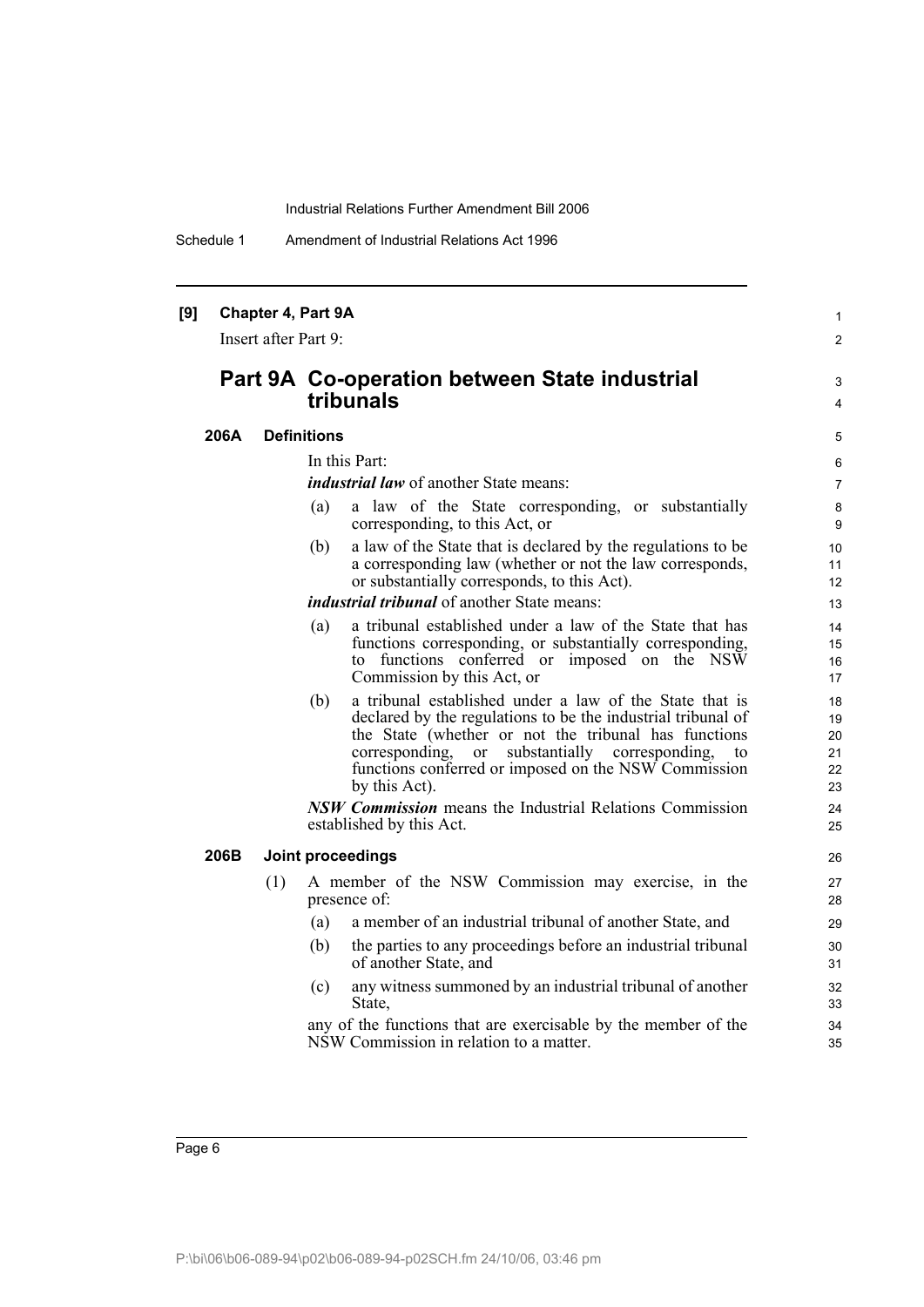Amendment of Industrial Relations Act 1996 Schedule 1

|      | (2) | Evidence may be given, and submissions made, jointly for the<br>purposes of the proceedings before the NSW Commission and<br>the industrial tribunal of another State.                                                                                                                                             | 1<br>$\overline{c}$<br>$\mathfrak{S}$ |
|------|-----|--------------------------------------------------------------------------------------------------------------------------------------------------------------------------------------------------------------------------------------------------------------------------------------------------------------------|---------------------------------------|
| 206C |     | NSW Commission may exercise functions conferred under<br>industrial law of another State                                                                                                                                                                                                                           | $\overline{4}$<br>5                   |
|      | (1) | Subject to subsection (3), the NSW Commission has (and may<br>exercise) such functions as may be conferred on it under the<br>industrial law of another State.                                                                                                                                                     | $\,6\,$<br>$\overline{7}$<br>8        |
|      | (2) | However, the exercise of any such function by the NSW<br>Commission is taken for the purposes of this Act not to be the<br>exercise of a function under this Act.                                                                                                                                                  | 9<br>10<br>11                         |
|      | (3) | Subsection (1) does not extend to any function (or class of<br>functions) conferred under the industrial law of another State that<br>is excluded by the regulations.                                                                                                                                              | 12<br>13<br>14                        |
| [10] |     | Chapter 4, Part 11                                                                                                                                                                                                                                                                                                 | 15                                    |
|      |     | Insert after Part 10:                                                                                                                                                                                                                                                                                              | 16                                    |
|      |     |                                                                                                                                                                                                                                                                                                                    |                                       |
|      |     | Part 11 NSW industrial relations website                                                                                                                                                                                                                                                                           | 17                                    |
| 208A |     | NSW industrial relations website                                                                                                                                                                                                                                                                                   | 18                                    |
|      |     | For the purposes of this Act, the <i>NSW industrial relations</i><br><i>website</i> is the Internet website used for the time being by the<br>Industrial Registrar to provide public access to information<br>relating to New South Wales industrial relations matters.                                            | 19<br>20<br>21<br>22                  |
| 208B |     | When matter is published on NSW industrial relations website                                                                                                                                                                                                                                                       | 23                                    |
|      | (1) | A matter is published on the NSW industrial relations website:                                                                                                                                                                                                                                                     | 24                                    |
|      |     | if it is made accessible in full on that website, or<br>(a)                                                                                                                                                                                                                                                        | 25                                    |
|      |     | if notice of its making, issue or other production is made<br>(b)<br>accessible on that website and it is made accessible<br>separately in full on that website or in any other identified<br>location.                                                                                                            | 26<br>27<br>28<br>29                  |
|      | (2) | The date on which a matter is published on the NSW industrial<br>relations website is the date notified by the Industrial Registrar<br>(whether as part of the matter or elsewhere) as the date of its<br>publication, being a date that is not earlier than the date on which<br>it was first made so accessible. | 30<br>31<br>32<br>33<br>34            |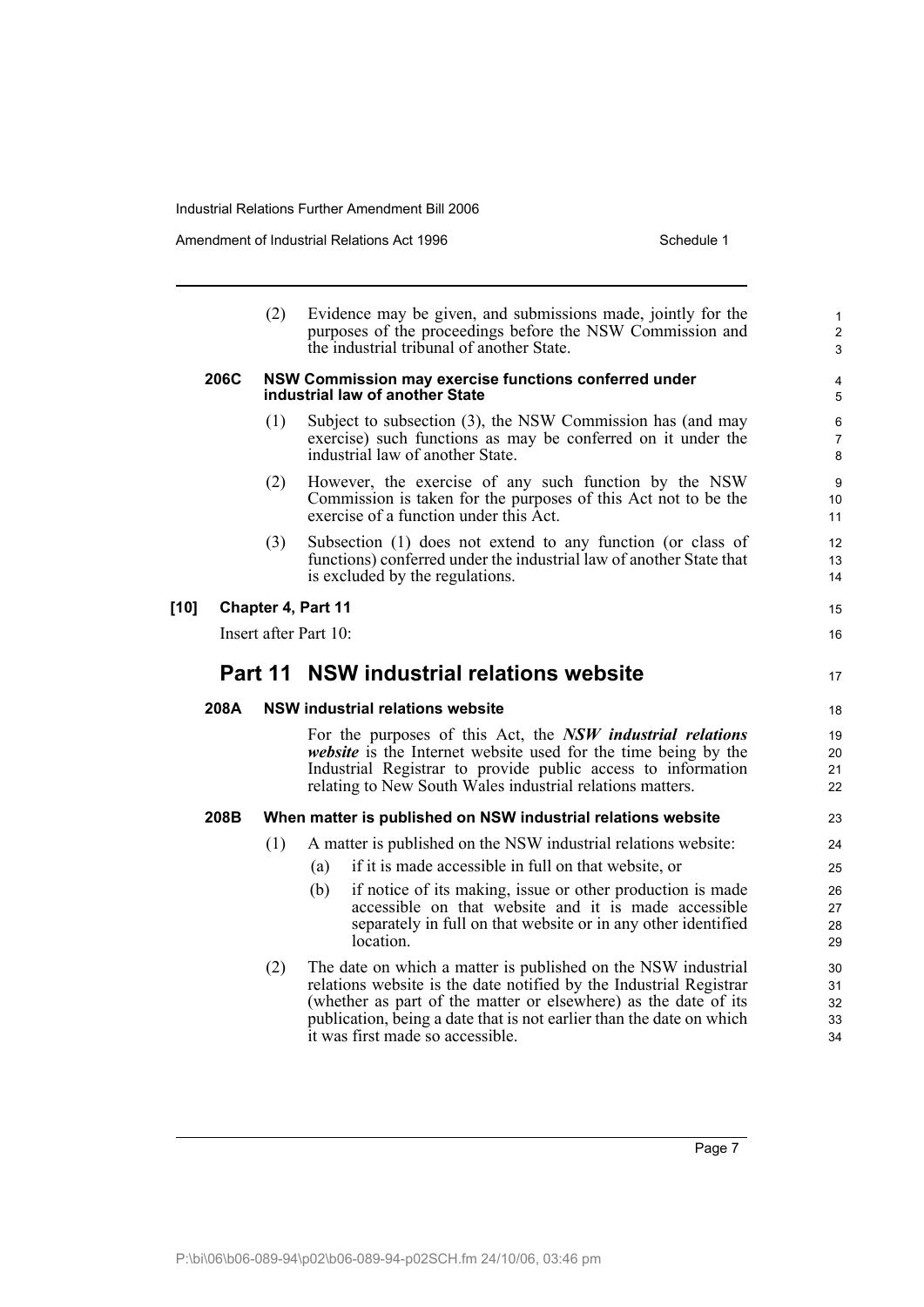Schedule 1 Amendment of Industrial Relations Act 1996

|        | (3)                 | If a matter cannot for technical or other reasons be published on<br>the NSW industrial relations website at a particular time, the<br>matter may be published at that time in such other manner as the<br>Industrial Registrar determines and published on that website as<br>soon as practicable thereafter. In that case, it is taken to have been<br>published on that website at that earlier time. | $\mathbf{1}$<br>$\overline{2}$<br>$\mathsf 3$<br>$\overline{\mathbf{4}}$<br>$\overline{5}$<br>6 |
|--------|---------------------|----------------------------------------------------------------------------------------------------------------------------------------------------------------------------------------------------------------------------------------------------------------------------------------------------------------------------------------------------------------------------------------------------------|-------------------------------------------------------------------------------------------------|
|        | 208C                | <b>Evidence of publication</b>                                                                                                                                                                                                                                                                                                                                                                           | $\overline{7}$                                                                                  |
|        | (1)                 | The Industrial Registrar may issue a certificate that certifies<br>either or both of the following matters:                                                                                                                                                                                                                                                                                              | 8<br>9                                                                                          |
|        |                     | that a specified website is currently used (or was used<br>(a)<br>during a specified period or on a specified date) by the<br>Registrar to provide public access to information relating<br>to New South Wales industrial relations matters,                                                                                                                                                             | 10<br>11<br>12<br>13                                                                            |
|        |                     | that a specified matter was published on the NSW<br>(b)<br>industrial relations website on a specified date.                                                                                                                                                                                                                                                                                             | 14<br>15                                                                                        |
|        | (2)                 | For the purposes of any proceedings before a court or tribunal, a<br>certificate purportedly issued under subsection (1) is admissible<br>as evidence of the particulars certified in and by the certificate.                                                                                                                                                                                            | 16<br>17<br>18                                                                                  |
|        | (3)                 | The provisions of this section are in addition to, and do not<br>derogate from, the provisions of section 390.                                                                                                                                                                                                                                                                                           | 19<br>20                                                                                        |
| $[11]$ |                     | Section 390 Evidence of an industrial instrument or order                                                                                                                                                                                                                                                                                                                                                | 21                                                                                              |
|        |                     | Omit section 390 (1) (a). Insert instead:                                                                                                                                                                                                                                                                                                                                                                | 22                                                                                              |
|        |                     | in relation to an instrument or order made before the<br>(a)<br>commencement of Schedule 1 [10] to the <i>Industrial</i><br>Relations Further Amendment Act 2006—a copy of the<br>Industrial Gazette in which the instrument or order<br>appeared, or                                                                                                                                                    | 23<br>24<br>25<br>26<br>27                                                                      |
| [12]   | Section 390 (1) (b) |                                                                                                                                                                                                                                                                                                                                                                                                          | 28                                                                                              |
|        |                     | Insert "(or published on the NSW industrial relations website)" after "printed".                                                                                                                                                                                                                                                                                                                         | 29                                                                                              |
| [13]   |                     | Schedule 4 Savings, transitional and other provisions                                                                                                                                                                                                                                                                                                                                                    | 30                                                                                              |
|        |                     | Insert at the end of clause $2(1)$ :                                                                                                                                                                                                                                                                                                                                                                     | 31                                                                                              |
|        |                     | <b>Industrial Relations Further Amendment Act 2006</b>                                                                                                                                                                                                                                                                                                                                                   | 32                                                                                              |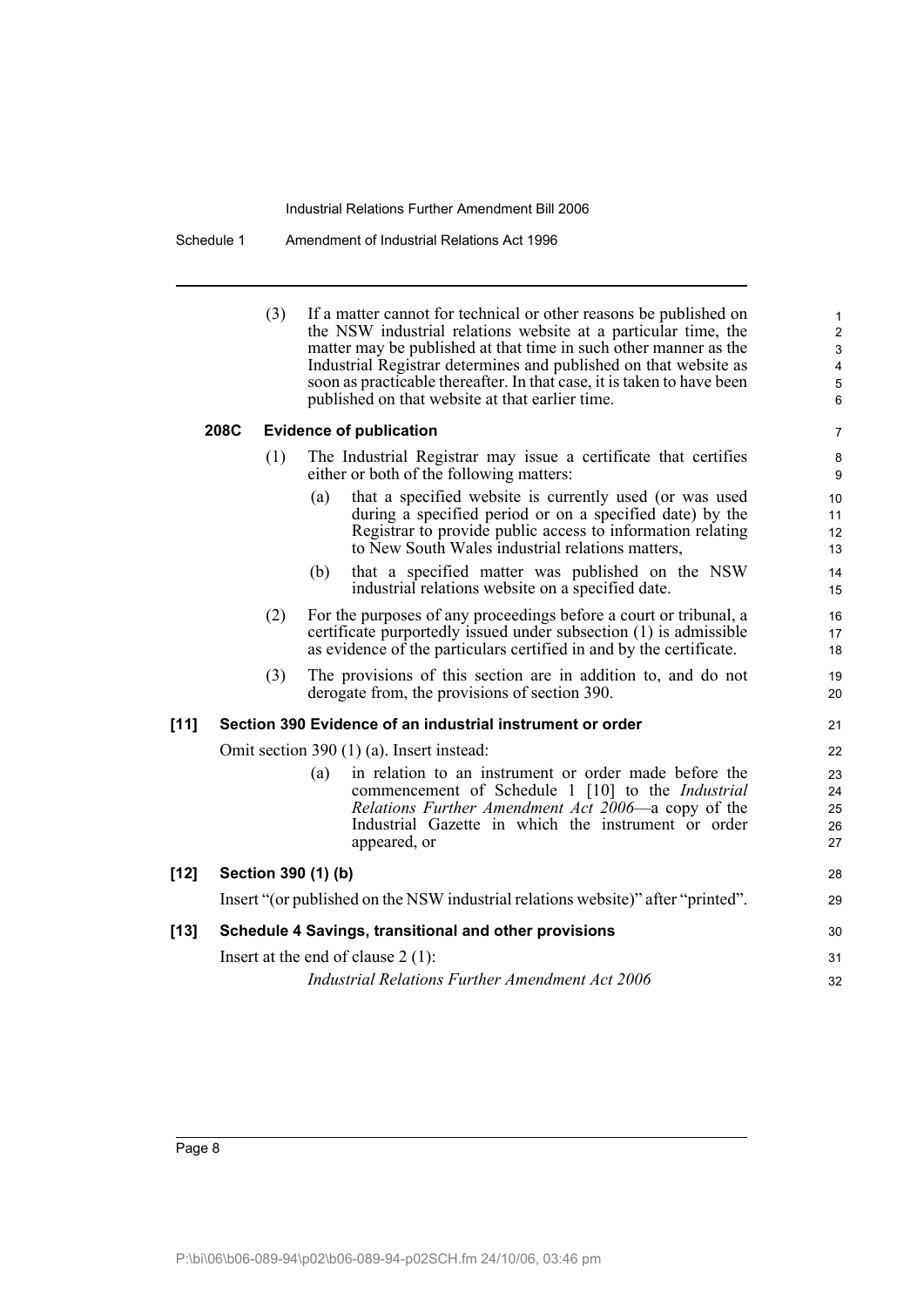Amendment of Industrial Relations Act 1996 Schedule 1

| $[14]$ |                          |                                                                 | Schedule 4, clause 31C                                                                                                                                                                                                                                                                                                                                                            | 1                                                       |  |
|--------|--------------------------|-----------------------------------------------------------------|-----------------------------------------------------------------------------------------------------------------------------------------------------------------------------------------------------------------------------------------------------------------------------------------------------------------------------------------------------------------------------------|---------------------------------------------------------|--|
|        | Insert after clause 31B: |                                                                 |                                                                                                                                                                                                                                                                                                                                                                                   |                                                         |  |
|        | 31C                      | <b>Transitional arrangements relating to Industrial Gazette</b> |                                                                                                                                                                                                                                                                                                                                                                                   |                                                         |  |
|        |                          | (1)                                                             | This clause applies to any provision of an Act or statutory rule<br>that is amended by the <i>Industrial Relations Further Amendment</i><br><i>Act 2006</i> to replace a reference to the Industrial Gazette with a<br>reference to the NSW industrial relations website.                                                                                                         | 4<br>$\overline{5}$<br>$\overline{6}$<br>$\overline{7}$ |  |
|        |                          | (2)                                                             | Any matter that was duly published in the Industrial Gazette as<br>required or permitted by a provision to which this clause applies<br>continues to have been duly published for the purposes of that<br>provision on and after the relevant commencement day despite<br>the amendment of the provision by the <i>Industrial Relations</i><br><b>Further Amendment Act 2006.</b> | 8<br>9<br>10<br>11<br>12<br>13                          |  |
|        |                          | (3)                                                             | In this clause:<br><i>relevant commencement day</i> means the day on which<br>Schedule 1 [10] to the <i>Industrial Relations Further Amendment</i><br>Act 2006 commences.                                                                                                                                                                                                         | 14<br>15<br>16<br>17                                    |  |
| $[15]$ |                          | <b>Dictionary</b>                                               |                                                                                                                                                                                                                                                                                                                                                                                   | 18                                                      |  |
|        |                          |                                                                 | Insert in alphabetical order:                                                                                                                                                                                                                                                                                                                                                     | 19                                                      |  |
|        |                          |                                                                 | <b>NSW</b> industrial relations website—see section 208A.                                                                                                                                                                                                                                                                                                                         | 20                                                      |  |
|        |                          |                                                                 | <i>outworker</i> in the clothing trades means a person described in<br>clause 1 (f) of Schedule 1 as an employee.<br>Note. A person described in clause 1 (f) of Schedule 1 as an employee<br>is taken to be an employee for the purposes of this Act by section 5 (3).                                                                                                           | 21<br>22<br>23<br>24                                    |  |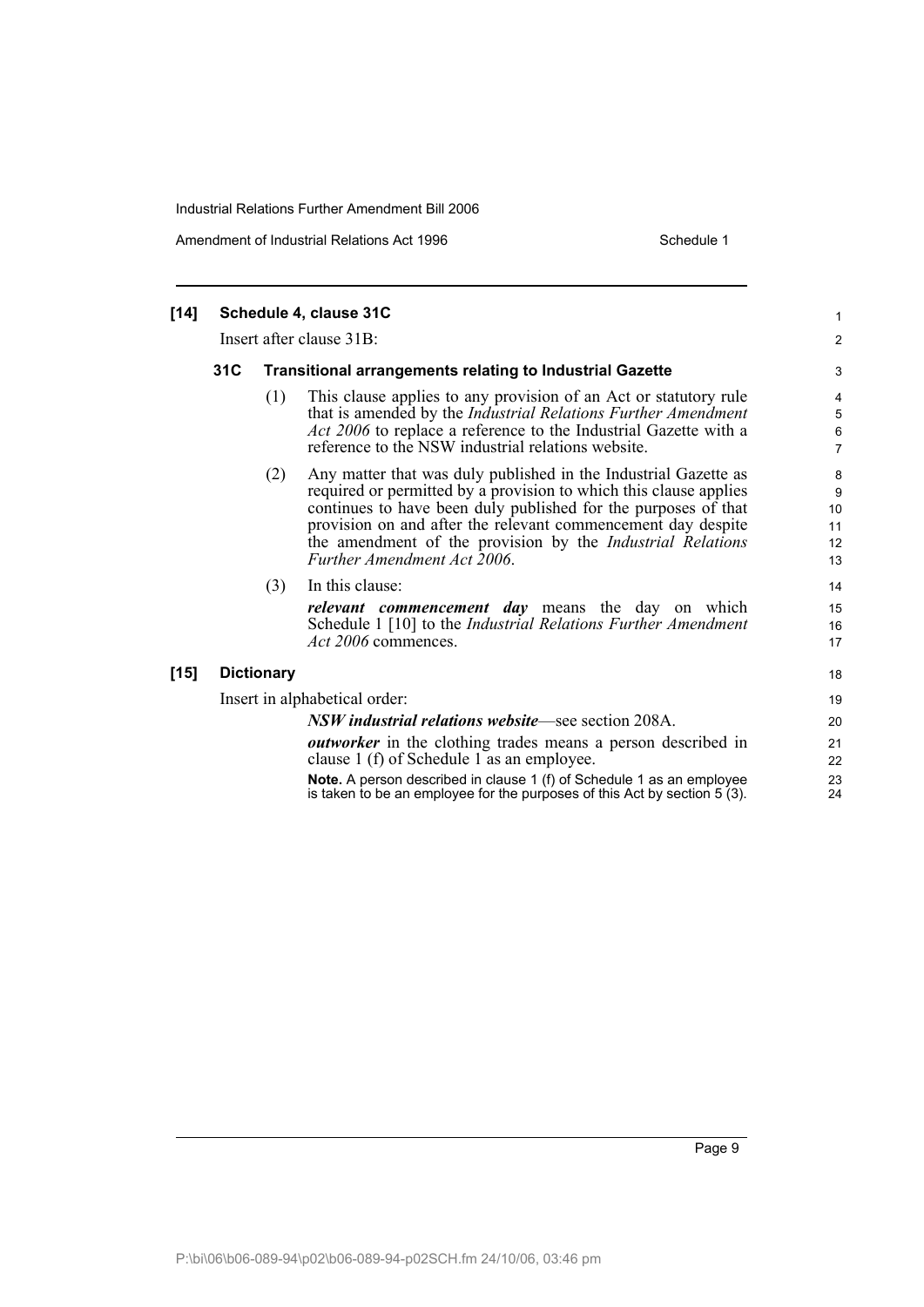# <span id="page-19-0"></span>**Schedule 2 Amendment of Occupational Health and Safety Act 2000**

1  $\mathfrak{p}$ 

(Section 4) **[1] Section 23 Unlawful dismissal or other victimisation of employee**  Insert "section 23A of this Act and" after "See" in the note to the section. **[2] Section 23A** Insert after section 23: **23A Application for reinstatement of employee unlawfully dismissed under section 23** (1) In this section: *reinstatement* includes re-employment. *unlawful dismissal* means the dismissal of an employee in contravention of section 23. (2) An employee who has been unlawfully dismissed may, within 21 days after the dismissal, apply to the Industrial Court of NSW for reinstatement. The Court may accept an application that is made out of time if it considers that there is a sufficient reason to do so. (3) An industrial organisation of employees may make such an application on behalf of the employee. (4) The Industrial Court of NSW may, on such an application, order the employer to reinstate the employee in accordance with the terms of the order. (5) If the Industrial Court of NSW is satisfied that the applicant was unlawfully dismissed: (a) the Court is to order the employee to be reinstated in his or her former employment or in any other employment that is no less advantageous to the employee, except as provided by paragraph (b), or (b) if the employer satisfies the Court that it would be impracticable to reinstate the employee—the Court may order the employer to pay to the employee an amount of compensation determined by the Court to be appropriate in the circumstances (but not exceeding the amount of remuneration the employee would have received but for the dismissal in the period of 6 months following the dismissal). 3 4 5 6 7 8 9 10 11 12 13 14 15 16 17 18 19  $20$ 21 22 23 24 25 26 27 28 29 30 31 32 33 34 35 36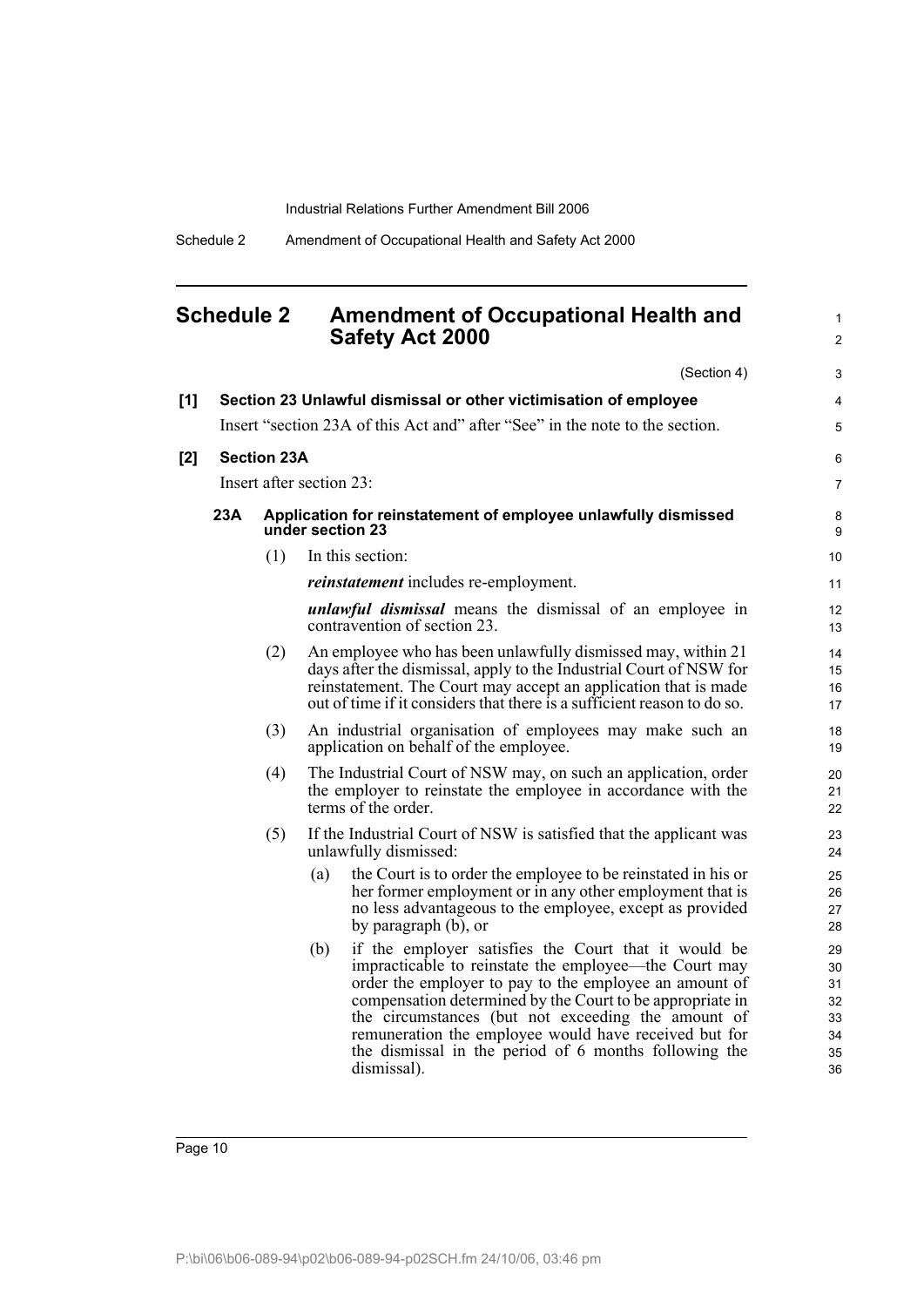## Amendment of Occupational Health and Safety Act 2000 Schedule 2

|     | (6)  | If the Industrial Court of NSW orders reinstatement under this<br>section, it may order that the period of employment of the<br>applicant with the employer is taken not to have been broken by<br>the dismissal.                                                                                                                                                                                                                            | $\mathbf{1}$<br>$\overline{2}$<br>3<br>4 |
|-----|------|----------------------------------------------------------------------------------------------------------------------------------------------------------------------------------------------------------------------------------------------------------------------------------------------------------------------------------------------------------------------------------------------------------------------------------------------|------------------------------------------|
|     | (7)  | An application under this section may be made regardless of<br>whether the employer has been convicted of an offence against<br>section 23.                                                                                                                                                                                                                                                                                                  | 5<br>6<br>$\overline{7}$                 |
|     | (8)  | The Industrial Court of NSW must not make an order on an<br>application under this section if:                                                                                                                                                                                                                                                                                                                                               | 8<br>9                                   |
|     |      | another Act or a statutory instrument provides for redress<br>(a)<br>to the employee in relation to the dismissal, and                                                                                                                                                                                                                                                                                                                       | 10<br>11                                 |
|     |      | the employee has commenced proceedings under the other<br>(b)<br>Act or instrument or has not lodged a written undertaking<br>not to proceed under the other Act or instrument.                                                                                                                                                                                                                                                              | 12<br>13<br>14                           |
|     | (9)  | Evidence of the fact that the Industrial Court of NSW has made<br>an order under this section in respect of the unlawful dismissal of<br>an employee is not admissible in proceedings for an offence<br>against section 23.                                                                                                                                                                                                                  | 15<br>16<br>17<br>18                     |
|     | (10) | In any proceedings under this section, if an employee establishes<br>that a matter referred to in section 23 $(1)$ (a), (b) or (c) occurred<br>or existed before the employee's dismissal, it is presumed that the<br>employee was dismissed because of that matter. That<br>presumption is rebutted if the employer satisfies the Industrial<br>Court of NSW that the matter was not a substantial and operative<br>cause of the dismissal. | 19<br>20<br>21<br>22<br>23<br>24<br>25   |
|     |      | Note. Appeals against a decision of the Industrial Court of NSW under<br>this section are dealt with under Part 7 of Chapter 4 of the Industrial<br>Relations Act 1996.                                                                                                                                                                                                                                                                      | 26<br>27<br>28                           |
| [3] |      | Schedule 3 Savings, transitional and other provisions                                                                                                                                                                                                                                                                                                                                                                                        | 29                                       |
|     |      | Insert at the end of clause $1(1)$ :                                                                                                                                                                                                                                                                                                                                                                                                         | 30                                       |
|     |      | <i>Industrial Relations Further Amendment Act 2006</i> (but only to<br>the extent that it amends this Act)                                                                                                                                                                                                                                                                                                                                   | 31<br>32                                 |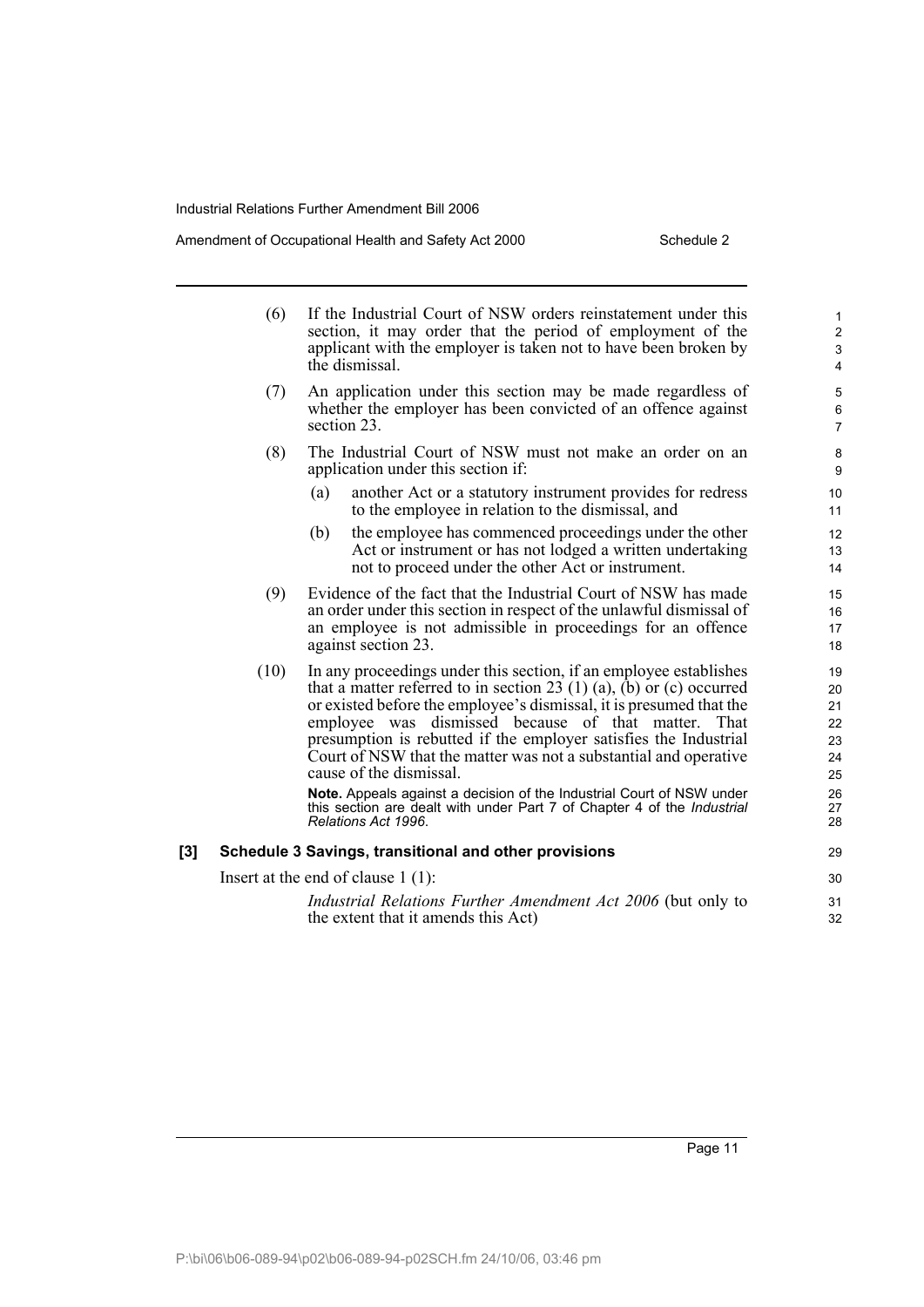## <span id="page-21-0"></span>**Schedule 3 Amendment of Workers Compensation Act 1987**

(Section 5)

3 4

5

6 7

1  $\mathfrak{p}$ 

# **[1] Part 8**

Insert after Part 7:

## **Part 8 Protection of injured workers from dismissal**

- **240 Definitions** (cf IR Act, s 91)
	- (1) In this Part:

*Commonwealth industrial instrument* means any award, workplace agreement or other agreement made under (or taken to have been made, or to have effect, under) the *Workplace Relations Act 1996* of the Commonwealth.

*industrial organisation of employees* has the same meaning as it has in the *Industrial Relations Act 1996*.

*reinstatement* includes re-employment.

*State industrial instrument* has the same meaning as *industrial instrument* has in the *Industrial Relations Act 1996*.

- (2) For the purposes of this Part, an *injured worker* is a worker who receives an injury for which the worker is entitled to receive compensation under this Act or the *Workers' Compensation (Dust Diseases) Act 1942*.
- (3) For the purposes of this Part, a person is the *employer* of an injured worker only if the injury arose (either wholly or partly) out of or in the course of employment with that person.

**Note.** For the purposes of comparison, a number of provisions of this Part contain bracketed notes in headings drawing attention ("cf IR Act") to equivalent or comparable (though not necessarily identical) provisions of the *Industrial Relations Act 1996* (as in force immediately before the commencement of this Part).

#### **241 Application to employer for reinstatement of dismissed injured worker** (cf IR Act, s 92)

(1) If an injured worker is dismissed because he or she is not fit for employment as a result of the injury received, the worker may apply to the employer for reinstatement to employment of a kind specified in the application.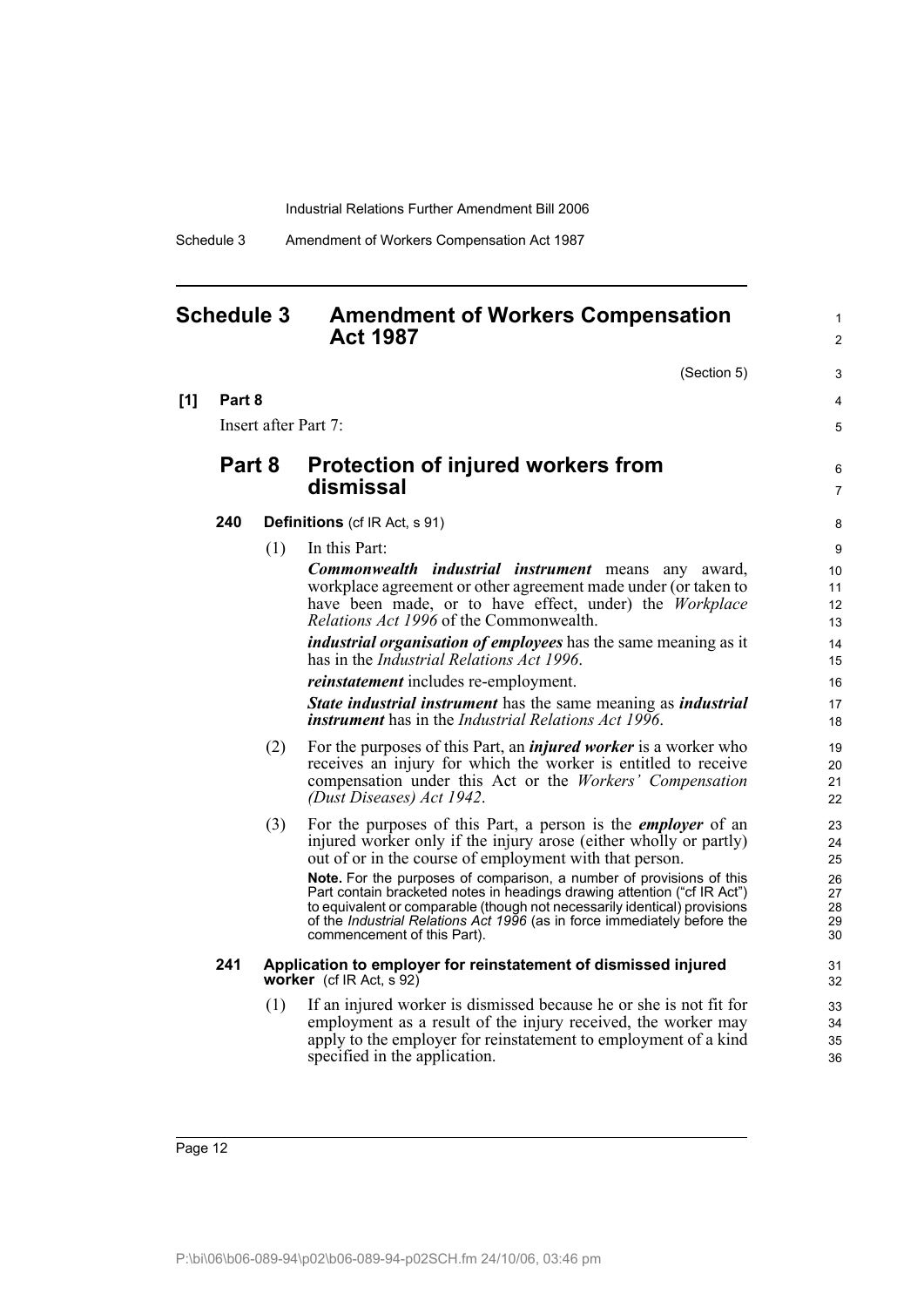Amendment of Workers Compensation Act 1987 Number 2012 1987

- (2) The kind of employment for which the worker applies for reinstatement cannot be more advantageous to the worker than that in which the worker was engaged when he or she first became unfit for employment because of the injury.
- (3) The worker must produce to the employer a certificate given by a medical practitioner to the effect that the worker is fit for employment of the kind for which the worker applies for reinstatement.

#### **242 Application to Industrial Relations Commission for reinstatement order if employer does not reinstate** (cf IR Act, s 93)

- (1) If an employer does not reinstate the worker immediately to employment of the kind for which the worker has so applied for reinstatement (or to any other kind of employment that is no less advantageous to the worker), the worker may apply to the Industrial Relations Commission for a reinstatement order.
- (2) An industrial organisation of employees may make the application on behalf of the worker.
- (3) The Industrial Relations Commission may not make a reinstatement order, except in special circumstances, if the application to the employer for reinstatement was made more than 2 years after the injured worker was dismissed.

#### **243 Order by Industrial Relations Commission for reinstatement**  (cf IR Act, s 94)

- (1) The Industrial Relations Commission may, on such an application, order the employer to reinstate the worker in accordance with the terms of the order.
- (2) The Industrial Relations Commission may order the worker to be reinstated to employment of the kind for which the worker has so applied for reinstatement (or to any other kind of employment that is no less advantageous to the worker), but only if the Commission is satisfied that the worker is fit for that kind of employment.
- (3) If the employer does not have employment of that kind available, the Industrial Relations Commission may order the worker to be reinstated to employment of any other kind for which the worker is fit, being:
	- (a) employment of a kind that is available but that is less advantageous to the worker, or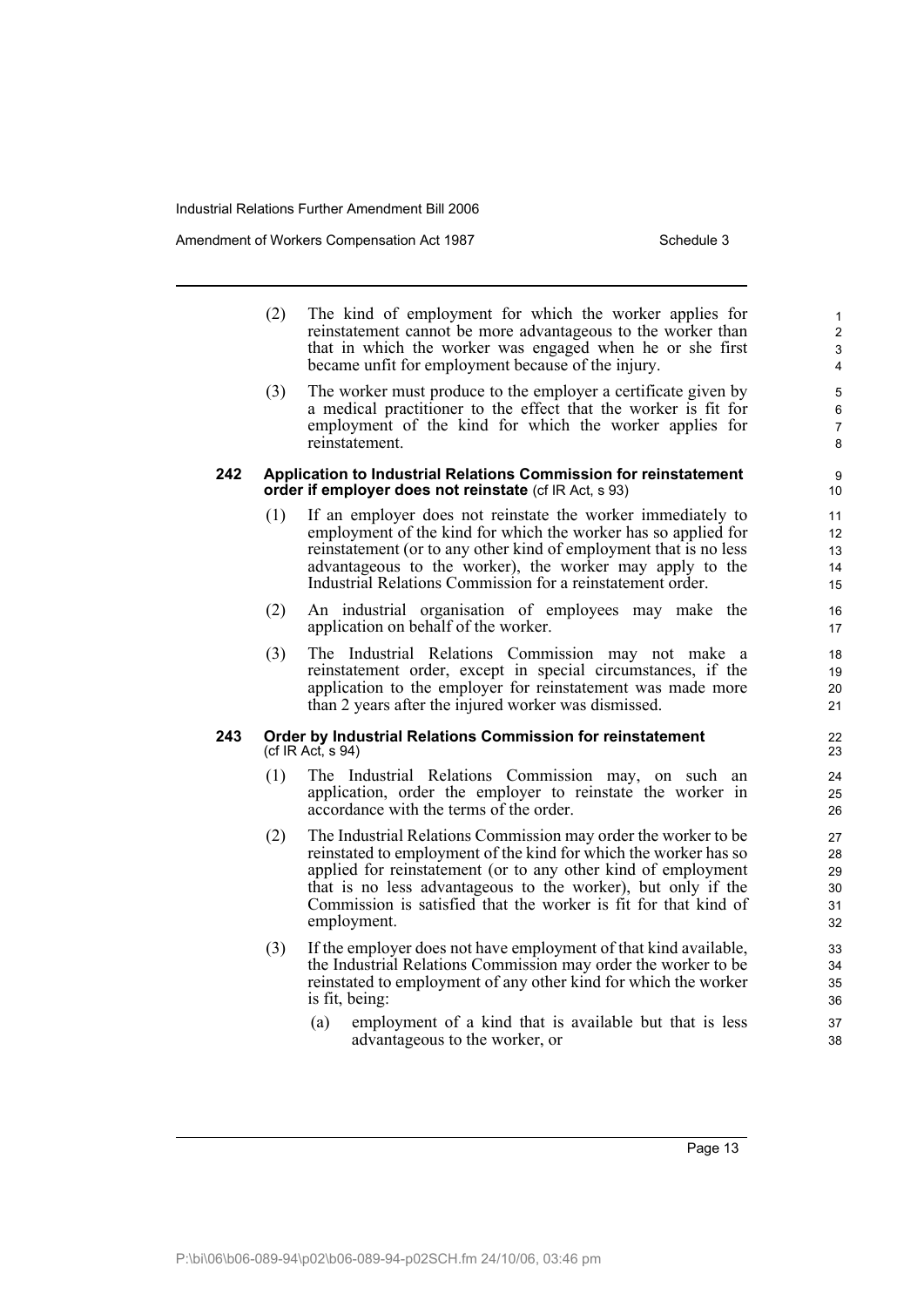| (b) | employment of a kind that the Commission considers that   |
|-----|-----------------------------------------------------------|
|     | the employer can reasonably make available for the worker |
|     | (including part-time employment or employment in which    |
|     | the worker may undergo rehabilitation).                   |
|     |                                                           |

(4) If the Industrial Relations Commission orders the worker to be reinstated, it may order the employer to pay to the worker an amount stated in the order that does not exceed the remuneration the worker would, but for being dismissed, have received after making the application to the employer for reinstatement and before being reinstated in accordance with the order of the Commission.

#### **244 Presumption as to reason for dismissal** (cf IR Act, s 95)

- (1) In proceedings for a reinstatement order under this Part it is to be presumed that the injured worker was dismissed because he or she was not fit for employment as a result of the injury received.
- (2) That presumption is rebutted if the employer satisfies the Industrial Relations Commission that the injury was not a substantial and operative cause of the dismissal of the worker.

#### **245 Disputes as to fitness—medical assessment** (cf IR Act, s 96)

- (1) The Industrial Relations Commission may refer to an approved medical specialist any dispute as to the worker's condition or fitness for employment to be assessed as provided by Part 7 of Chapter 7 of the 1998 Act.
- (2) The approved medical specialist is to submit a report to the Industrial Relations Commission in accordance with the terms of the reference.

### **246 Continuity of service of reinstated worker** (cf IR Act, s 97)

- (1) If a worker is reinstated under this Part, the Industrial Relations Commission may order that the period of employment of the worker with the employer is taken not to have been broken by the dismissal.
- (2) However if the Industrial Relations Commission does so, the period between dismissal and the date of the application by the worker to the employer for reinstatement is not to be taken into account in calculating for any purpose the period of service of the worker with the employer.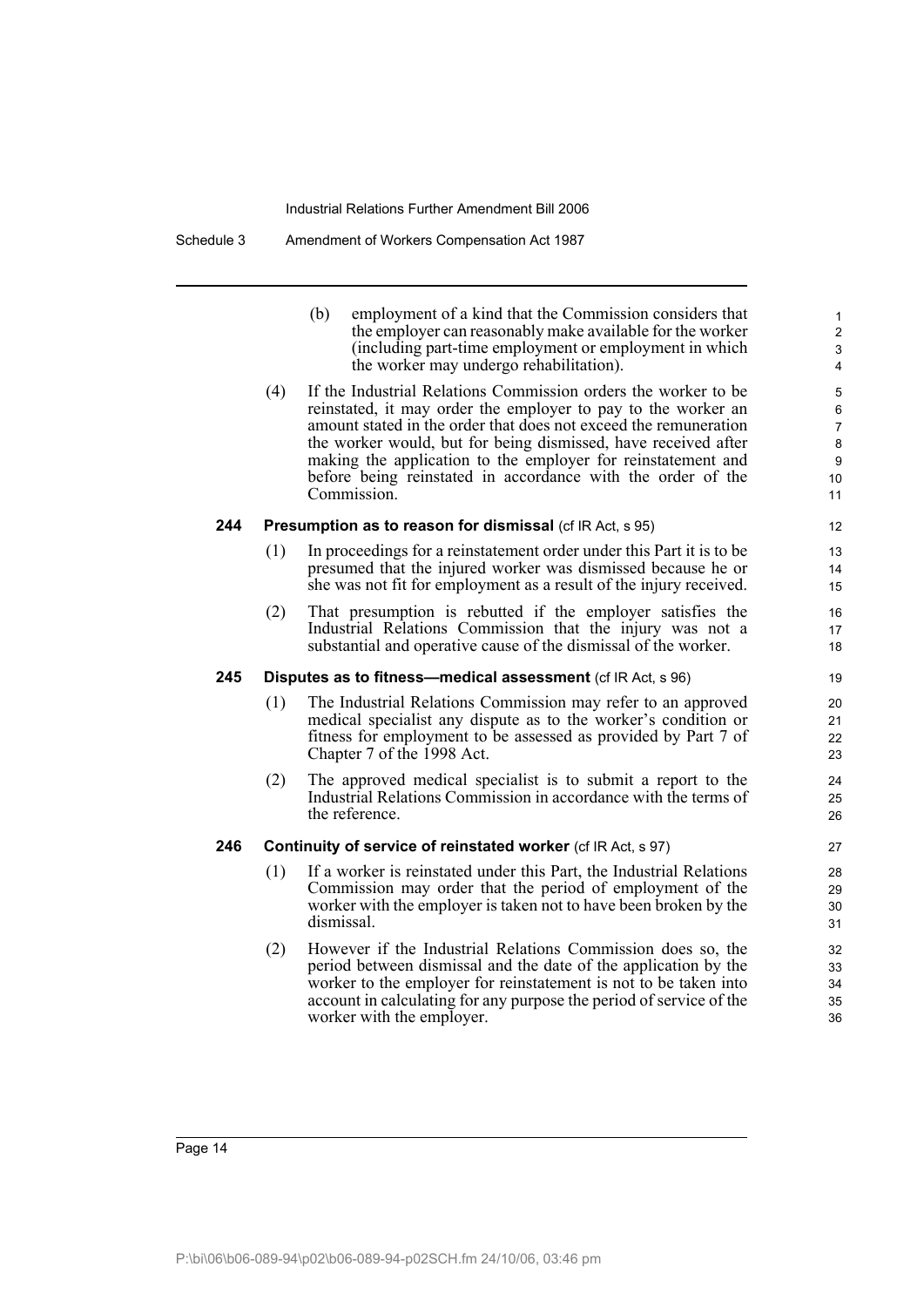Amendment of Workers Compensation Act 1987 Material Contract 2011 Schedule 3

| 247 |     | Duty to inform replacement worker (cf IR Act, s 98)                                                                                                                                                                                                                                                                                                                                                                | $\mathbf{1}$                                                                                  |
|-----|-----|--------------------------------------------------------------------------------------------------------------------------------------------------------------------------------------------------------------------------------------------------------------------------------------------------------------------------------------------------------------------------------------------------------------------|-----------------------------------------------------------------------------------------------|
|     |     | An employer who, within 2 years after dismissing an injured<br>worker, employs a person to replace the dismissed worker is<br>guilty of an offence unless the employer first informs the person<br>that the dismissed worker may be entitled under this Part to be<br>reinstated to carry out the work for which the person is to be<br>employed.                                                                  | $\overline{\mathbf{c}}$<br>3<br>$\overline{\mathbf{4}}$<br>$\mathbf 5$<br>6<br>$\overline{7}$ |
|     |     | Maximum penalty: 50 penalty units.                                                                                                                                                                                                                                                                                                                                                                                 | 8                                                                                             |
| 248 |     | <b>Dismissal within 6 months of injury an offence</b> (cf IR Act, s 99)                                                                                                                                                                                                                                                                                                                                            | 9                                                                                             |
|     | (1) | An employer of an injured worker who dismisses the worker is<br>guilty of an offence if:                                                                                                                                                                                                                                                                                                                           | 10<br>11                                                                                      |
|     |     | the worker is dismissed because the worker is not fit for<br>(a)<br>employment as a result of the injury, and                                                                                                                                                                                                                                                                                                      | 12<br>13                                                                                      |
|     |     | the worker is dismissed during the relevant period after the<br>(b)<br>worker first became unfit for employment.                                                                                                                                                                                                                                                                                                   | 14<br>15                                                                                      |
|     |     | Maximum penalty: 100 penalty units.                                                                                                                                                                                                                                                                                                                                                                                | 16                                                                                            |
|     | (2) | For the purposes of subsection $(1)$ , the <i>relevant period</i> is:                                                                                                                                                                                                                                                                                                                                              | 17                                                                                            |
|     |     | the period of 6 months after the worker first became unfit<br>(a)<br>for employment, except as provided by paragraphs $(b)$ , $(c)$<br>and $(d)$ , or                                                                                                                                                                                                                                                              | 18<br>19<br>20                                                                                |
|     |     | if the worker is entitled under a State industrial instrument<br>(b)<br>to accident pay as a result of the injury for a period<br>exceeding that period of 6 months—the period during<br>which the worker is entitled to accident pay, or                                                                                                                                                                          | 21<br>22<br>23<br>24                                                                          |
|     |     | if the worker was entitled under a State industrial<br>(c)<br>instrument to accident pay as a result of the injury for a<br>period exceeding that period of 6 months but that<br>instrument ceased to have effect as such in relation to the<br>worker because of the commencement of Schedule 8 to the<br>Workplace Relations Act 1996 of the Commonwealth-<br>the period during which the worker would have been | 25<br>26<br>27<br>28<br>29<br>30<br>31                                                        |

entitled to accident pay under the instrument if it had not

32 33

ceased to have effect, or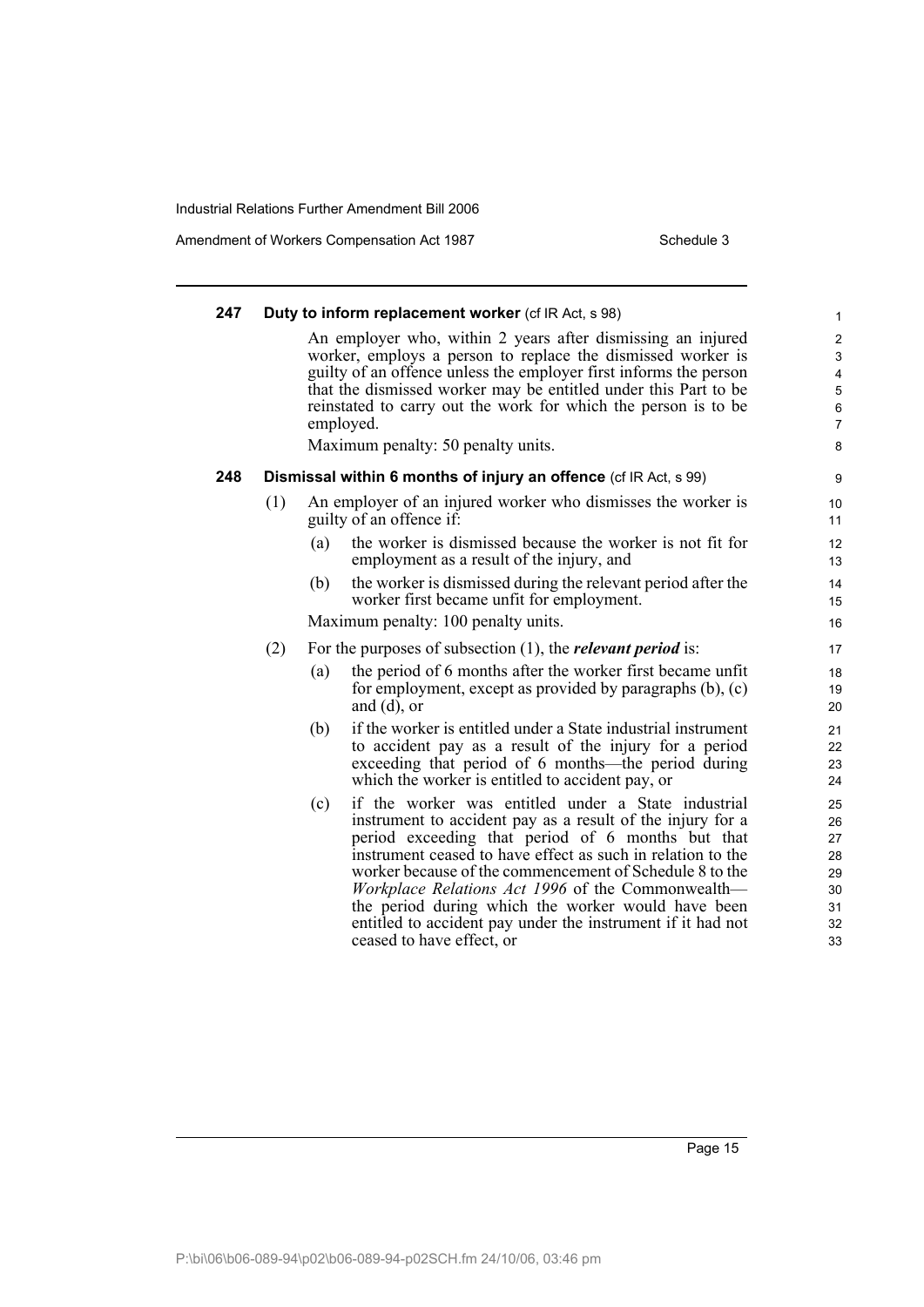#### Schedule 3 Amendment of Workers Compensation Act 1987

(d) if the worker (other than a worker referred to in paragraph (c)) is entitled under a Commonwealth industrial instrument (or was entitled under a Commonwealth industrial instrument as in force immediately before the commencement of Schedule 7 to the *Workplace Relations Act 1996* of the Commonwealth) to accident pay as a result of the injury for a period exceeding that period of 6 months—the period during which the worker is (or the period during which the worker was) entitled to accident pay, whichever is the greater period.

*Accident pay* is an entitlement of the worker to payment by the employer, while the worker is unfit for employment, that is described as accident pay in the relevant industrial instrument. **Note.** Both Schedules 7 and 8 to the *Workplace Relations Act 1996* of

the Commonwealth (which were inserted by the *Workplace Relations Amendment (Work Choices) Act 2005* of the Commonwealth) commenced on 27 March 2006.

- (3) It is a defence to a prosecution for an offence under this section if the employer satisfies the court that:
	- (a) at the time of dismissal, the worker would not undergo a medical examination reasonably required to determine fitness for employment, or
	- (b) at the time of dismissal, the employer believed on reasonable grounds that the worker was not an injured worker within the meaning of this Part.
- (4) The prosecution may establish that an injured worker was dismissed because the worker was not fit for employment as a result of the injury if the prosecution establishes that the injury was a substantial and operative cause of the dismissal.
- (5) This section applies even if the worker became unfit for employment before the commencement of this section.

#### 249 Other rights not affected (cf IR Act, s 100)

This Part does not affect any other rights of a dismissed worker under this or any other Act or under any State industrial instrument or contract of employment.

### **250 Enforcement**

- (1) The following provisions of the *Industrial Relations Act 1996* and the regulations made under that Act apply to and for the purposes of this Part (*the applied provisions*):
	- (a) Part 7 of Chapter 5 (Entry and inspection by officers of industrial organisations),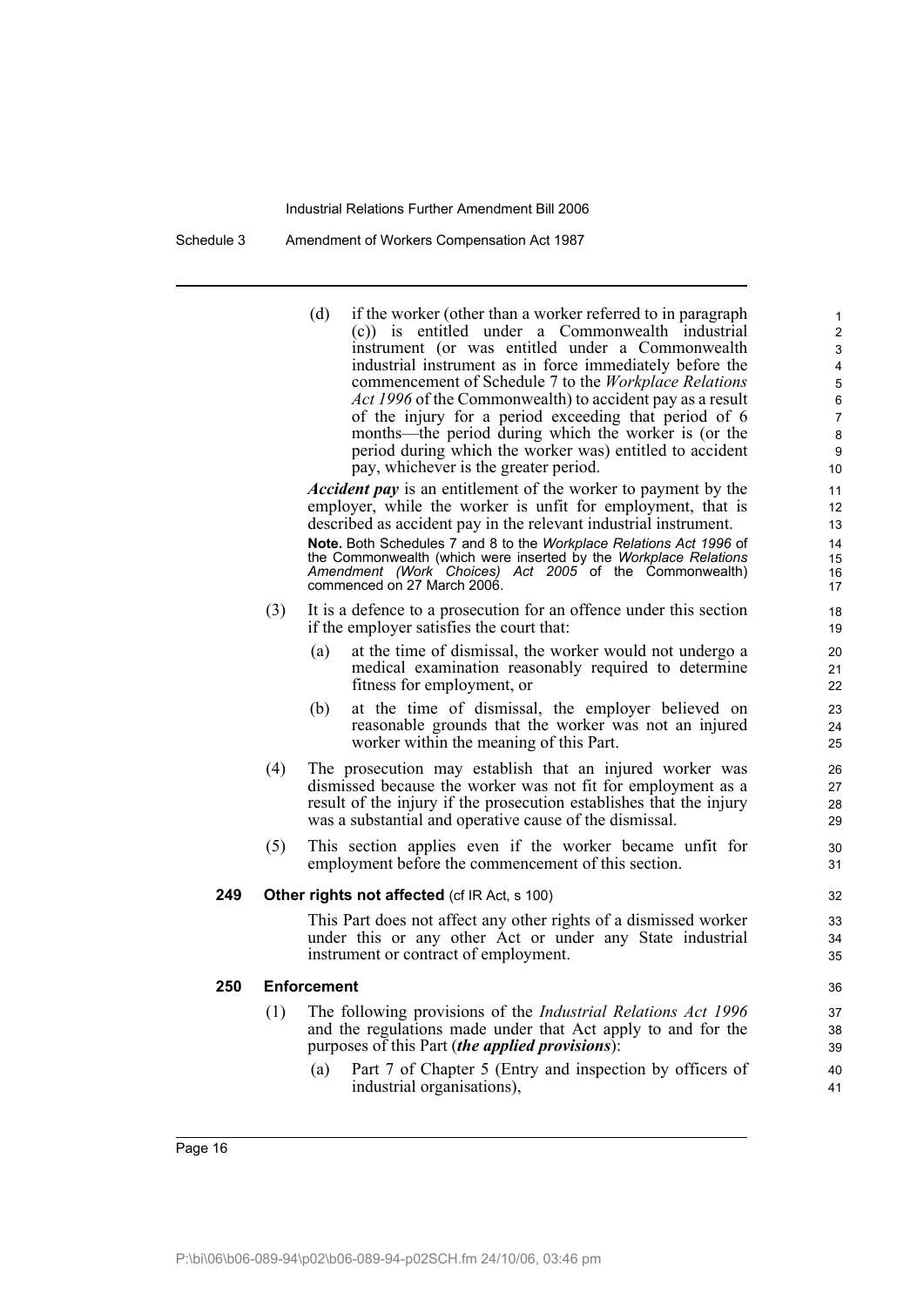Amendment of Workers Compensation Act 1987 Material Schedule 3

|     | (b)                                                                                                                                                        | Part 4 of Chapter 7 (Inspectors and their powers),                                                                              | 1              |  |
|-----|------------------------------------------------------------------------------------------------------------------------------------------------------------|---------------------------------------------------------------------------------------------------------------------------------|----------------|--|
|     | (c)                                                                                                                                                        | Part 5 of Chapter 7 (Evidentiary provisions),                                                                                   | $\overline{c}$ |  |
|     | (d)                                                                                                                                                        | Part 6 of Chapter 7 (Criminal and other legal proceedings),                                                                     | 3              |  |
|     | (e)                                                                                                                                                        | any other provision prescribed by the regulations.                                                                              | 4              |  |
| (2) | Accordingly, the applied provisions have effect as if they formed<br>part of this Act.                                                                     |                                                                                                                                 |                |  |
| (3) | For the purposes of the application of the applied provisions (but<br>without limiting subsection $(4)$ $(a)$ ), a reference in the applied<br>provisions: |                                                                                                                                 |                |  |
|     | (a)                                                                                                                                                        | to this Act (that is, the <i>Industrial Relations Act 1996</i> ) is to<br>be read as a reference to this Part, and              | 10<br>11       |  |
|     | (b)                                                                                                                                                        | to the regulations is to be read as a reference to the<br>regulations under this Act, and                                       | 12<br>13       |  |
|     | (c)                                                                                                                                                        | to the industrial relations legislation includes a reference to<br>this Part, and                                               | 14<br>15       |  |
|     | (d)                                                                                                                                                        | to employment is to be read as a reference to employment<br>of an injured worker, and                                           | 16<br>17       |  |
|     | (e)                                                                                                                                                        | to an employer is to be read as a reference to an employer<br>within the meaning of this Part, and                              | 18<br>19       |  |
|     | (f)                                                                                                                                                        | to employees is to be read as a reference to injured<br>workers.                                                                | 20<br>21       |  |
|     | as the case requires.                                                                                                                                      |                                                                                                                                 |                |  |
| (4) | The applied provisions have effect:                                                                                                                        |                                                                                                                                 |                |  |
|     | (a)                                                                                                                                                        | subject to such modifications as are prescribed by this Part<br>or the regulations, and                                         | 24<br>25       |  |
|     | (b)                                                                                                                                                        | despite any other provisions of this Act that make<br>provision for matters for which the applied provisions<br>make provision. | 26<br>27<br>28 |  |
| (5) | In this section:                                                                                                                                           |                                                                                                                                 |                |  |
|     |                                                                                                                                                            | includes addition,<br>modification<br>omission<br>exception,<br><sub>or</sub><br>substitution.                                  | 30<br>31       |  |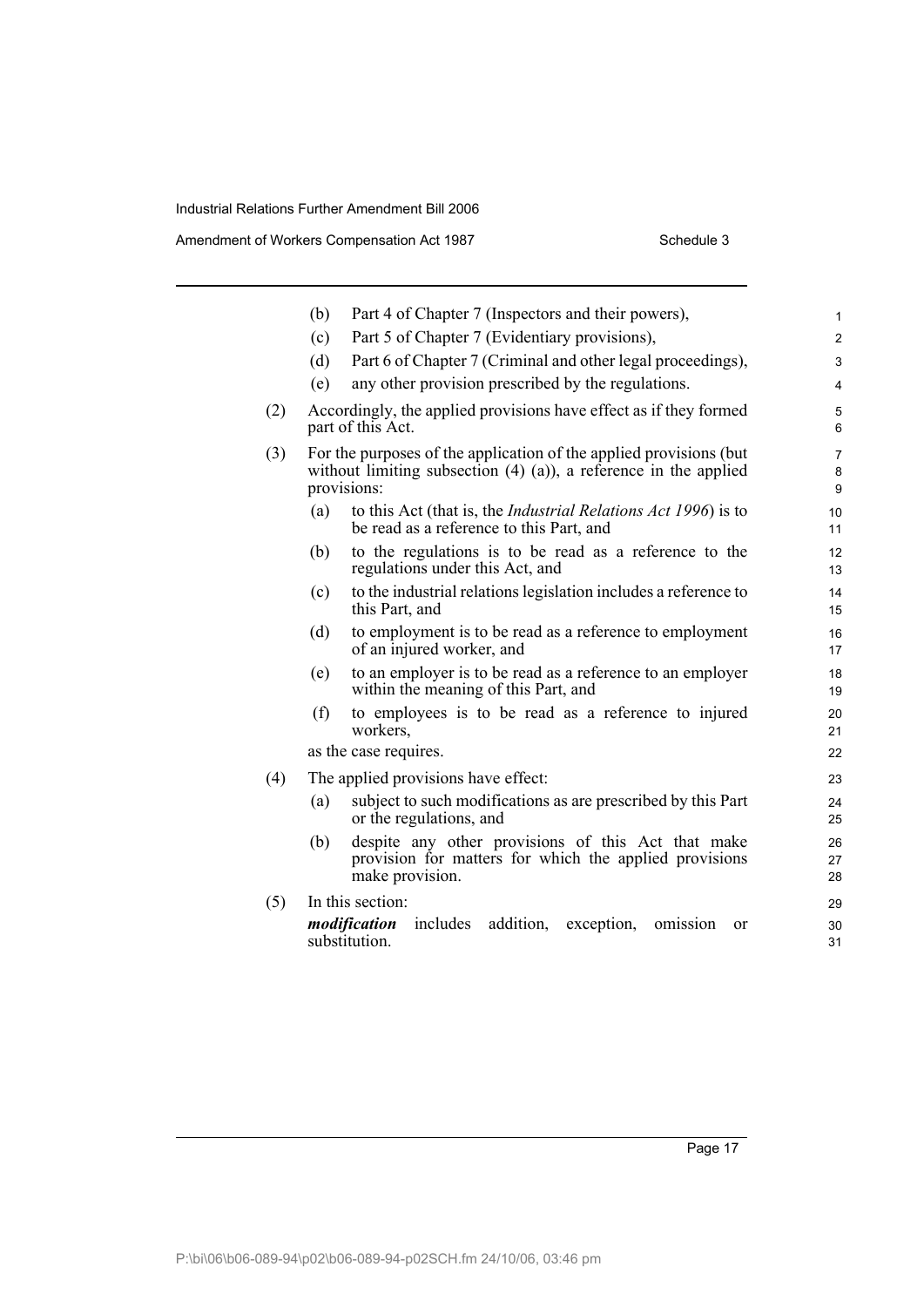# **[2] Schedule 6 Savings, transitional and other provisions**

Insert after Part 19B:

## **Part 19C Provisions consequent on enactment of Industrial Relations Further Amendment Act 2006**

#### **1 Application of Part 8**

(1) Part 8 (as inserted by the *Industrial Relations Further Amendment Act 2006*) applies in relation to injured workers who are dismissed on or after the commencement of the Part.

1 2

3 4 5

(2) The provisions of Part 7 of Chapter 2 of the *Industrial Relations Act 1996* (as in force immediately before their repeal by the *Industrial Relations Further Amendment Act 2006*) continue to apply in relation to injured employees within the meaning of that Part who were dismissed before the day on which that Part was repealed as if the provisions had not been repealed.

### **[3] Schedule 6, Part 20**

Insert at the end of clause 1 (1):

*Industrial Relations Further Amendment Act 2006*—to the extent that it amends this Act and repeals Part 7 of Chapter 2 of the *Industrial Relations Act 1996*

P:\bi\06\b06-089-94\p02\b06-089-94-p02SCH.fm 24/10/06, 03:46 pm